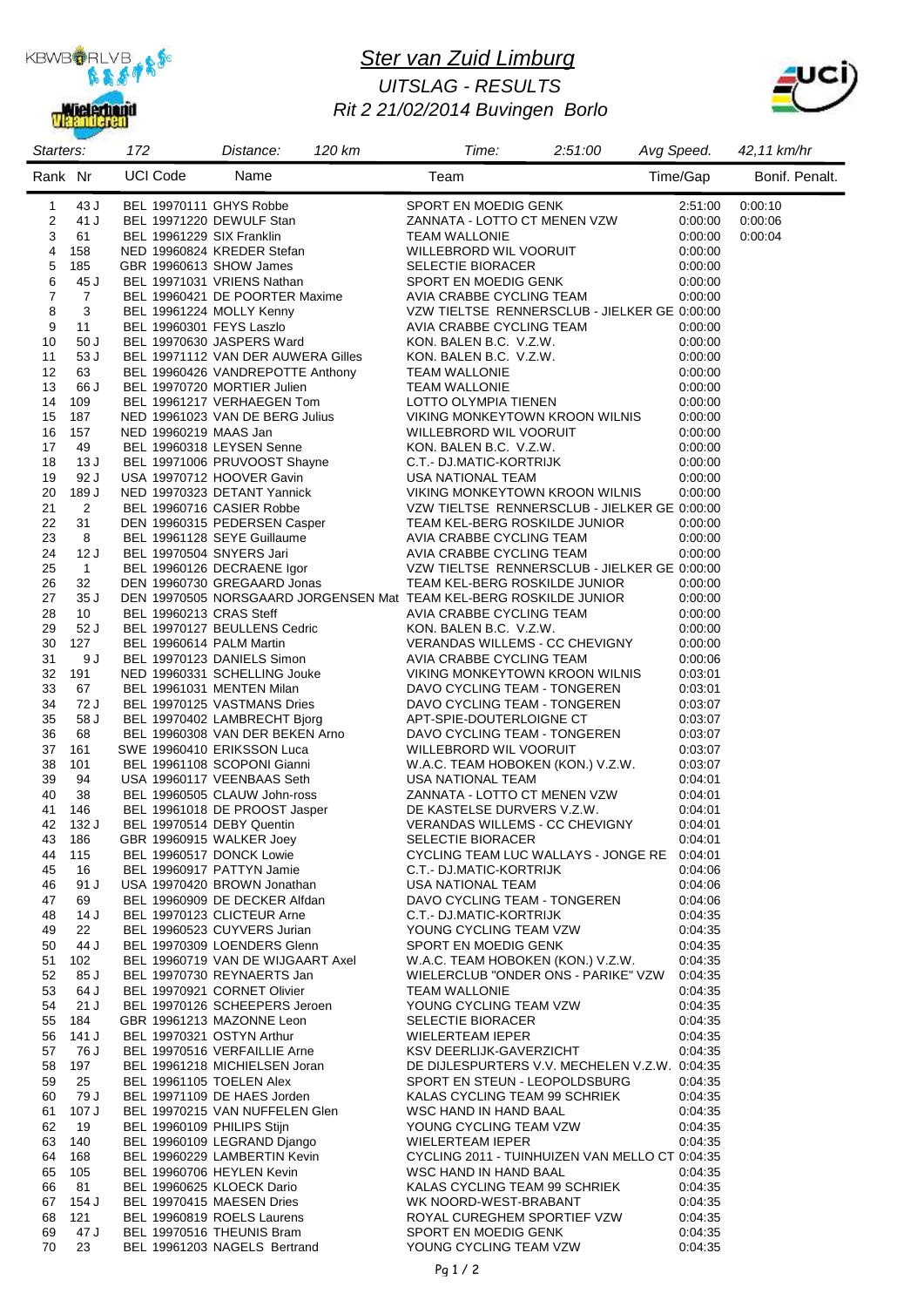

### *Ster van Zuid Limburg Rit 2 21/02/2014 Buvingen Borlo UITSLAG - RESULTS*



| Starters: |       | 172                        | Distance:                             | 120 km | Time:                                          | 2:51:00 | Avg Speed. | 42,11 km/hr    |
|-----------|-------|----------------------------|---------------------------------------|--------|------------------------------------------------|---------|------------|----------------|
| Rank Nr   |       | <b>UCI Code</b>            | Name                                  |        | Team                                           |         | Time/Gap   | Bonif. Penalt. |
| 71        | 98    |                            | BEL 19960816 GOOSSENAERTS Auren       |        | W.A.C. TEAM HOBOKEN (KON.) V.Z.W.              |         | 0:04:35    |                |
| 72        | 167   |                            | BEL 19960323 COBBAERT Florian         |        | CYCLING 2011 - TUINHUIZEN VAN MELLO CT 0:04:35 |         |            |                |
| 73        | 74 J  |                            | BEL 19970825 DELESIE Berre            |        | KSV DEERLIJK-GAVERZICHT                        |         | 0:04:35    |                |
| 74        | 20J   | BEL 19970419 POETS Jorre   |                                       |        | YOUNG CYCLING TEAM VZW                         |         | 0:04:35    |                |
| 75        | 155   |                            | BEL 19960223 TASSENON Cedric          |        | WK NOORD-WEST-BRABANT                          |         | 0:04:35    |                |
| 76        | 37    |                            | BEL 19961119 BOUSSAER Bryan           |        | ZANNATA - LOTTO CT MENEN VZW                   |         | 0:04:35    |                |
| 77        | 162   |                            | SWE 19960611 KARLLISSON Alexander     |        | WILLEBRORD WIL VOORUIT                         |         | 0:04:35    |                |
| 78        | 192   |                            | NED 19960405 BOLHOVEN Marc            |        | VIKING MONKEYTOWN KROON WILNIS                 |         | 0:04:35    |                |
| 79        | 188   |                            | NED 19960508 VELTMAN Milan            |        | VIKING MONKEYTOWN KROON WILNIS                 |         | 0:04:35    |                |
| 80        | 179 J |                            | NED 19970914 PETERS Wesley            |        | <b>RTC DISTRICT LIMBURG</b>                    |         | 0:04:35    |                |
| 81        | 134   |                            | BEL 19960705 LECLERC Gaëtan           |        | LOTTO-VC ARDENNES                              |         | 0:04:35    |                |
| 82        | 89 J  |                            | BEL 19970609 VAN DAMME Robbe          |        | WIELERCLUB "ONDER ONS - PARIKE" VZW            |         | 0:04:35    |                |
| 83        | 152 J |                            | BEL 19970220 GOOSSENS Anko            |        | WK NOORD-WEST-BRABANT                          |         | 0:04:35    |                |
| 84        | 59 J  | BEL 19971028 STOCKX Vital  |                                       |        | APT-SPIE-DOUTERLOIGNE CT                       |         | 0:04:35    |                |
| 85        | 163   |                            | BEL 19960501 VAN DEN BOSSCHE Timothy  |        | CYCLING 2011 - TUINHUIZEN VAN MELLO CT 0:04:35 |         |            |                |
| 86        | 123   |                            | BEL 19961110 MOONS Steven             |        | ROYAL CUREGHEM SPORTIEF VZW                    |         | 0:04:35    |                |
| 87        | 39 J  |                            | BEL 19970322 DELERUE Pieterjan        |        | ZANNATA - LOTTO CT MENEN VZW                   |         | 0:04:35    |                |
| 88        | 97 J  |                            | BEL 19970621 DEKKERS Robin            |        | W.A.C. TEAM HOBOKEN (KON.) V.Z.W.              |         | 0:04:35    |                |
| 89        | 60    |                            | BEL 19960209 LOBBESTAEL Lander        |        | APT-SPIE-DOUTERLOIGNE CT                       |         | 0:04:35    |                |
| 90        | 5J    |                            | BEL 19970502 VERWILST Aaron           |        | VZW TIELTSE RENNERSCLUB - JIELKER GE 0:04:35   |         |            |                |
| 91        | 87    | BEL 19960114 ROGIER Stef   |                                       |        | WIELERCLUB "ONDER ONS - PARIKE" VZW 0:04:35    |         |            |                |
| 92        | 117 J |                            | BEL 19970811 PIETERS Justin           |        | CYCLING TEAM LUC WALLAYS - JONGE RE            |         | 0:04:35    |                |
| 93        | 29 J  |                            | BEL 19970724 ROOSEN Glenn             |        | SPORT EN STEUN - LEOPOLDSBURG                  |         | 0:04:35    |                |
| 94        | 144 J |                            | BEL 19970617 VANHOUCKE Harm           |        | WIELERTEAM IEPER                               |         | 0:04:35    |                |
| 95        | 138   |                            | BEL 19961205 KROONEN Bastien          |        | LOTTO-VC ARDENNES                              |         | 0.04.35    |                |
| 96        | 136 J |                            | BEL 19971016 TASSET Marvin            |        | LOTTO-VC ARDENNES                              |         | 0:04:35    |                |
| 97        | 100J  |                            | BEL 19971220 DYCKHOFF Pieter          |        | W.A.C. TEAM HOBOKEN (KON.) V.Z.W.              |         | 0:04:35    |                |
| 98        | 36 J  |                            | DEN 19970105 NYKVIST LARSEN Christian |        | TEAM KEL-BERG ROSKILDE JUNIOR                  |         | 0:04:35    |                |
| 99        | 190 J |                            | NED 19970628 NIEUWPOORT Jelle         |        | VIKING MONKEYTOWN KROON WILNIS                 |         | 0:04:35    |                |
| 100       | 149 J |                            | BEL 19970603 NOYENS Daan              |        | DE KASTELSE DURVERS V.Z.W.                     |         | 0:04:35    |                |
| 101       | 108   |                            | BEL 19960319 WOUTERS Beau             |        | WSC HAND IN HAND BAAL                          |         | 0.04.44    |                |
| 102       | 46    |                            | BEL 19960819 MEERTENS Mats            |        | SPORT EN MOEDIG GENK                           |         | 0.04:44    |                |
| 103       | 175 J |                            | NED 19970612 SCHMEITZ Redon           |        | <b>RTC DISTRICT LIMBURG</b>                    |         | 0.04.44    |                |
| 104       | 182   | GBR 19960103 BAYLISS Tom   |                                       |        | <b>SELECTIE BIORACER</b>                       |         | 0:04:44    |                |
| 105       | 165   | BEL 19960210 DE VOS Jens   |                                       |        | CYCLING 2011 - TUINHUIZEN VAN MELLO CT 0:04:49 |         |            |                |
| 106       | 142   |                            | BEL 19961002 ROOBROECK Pieter-jan     |        | WIELERTEAM IEPER                               |         | 0.04.49    |                |
| 107       | 137   | BEL 19960817 BILLEN Gilles |                                       |        | LOTTO-VC ARDENNES                              |         | 0.04.49    |                |
| 108       | 93    |                            | USA 19960518 SILVERBERG Jake          |        | USA NATIONAL TEAM                              |         | 0.04.49    |                |
| 109       | 75 J  | BEL 19971119 D'HONDT Jari  |                                       |        | KSV DEERLIJK-GAVERZICHT                        |         | 0:05:00    |                |
| 110       | 95    |                            | USA 19960903 POWLESS Nielson          |        | USA NATIONAL TEAM                              |         | 0:05:37    |                |
|           |       |                            |                                       |        |                                                |         |            |                |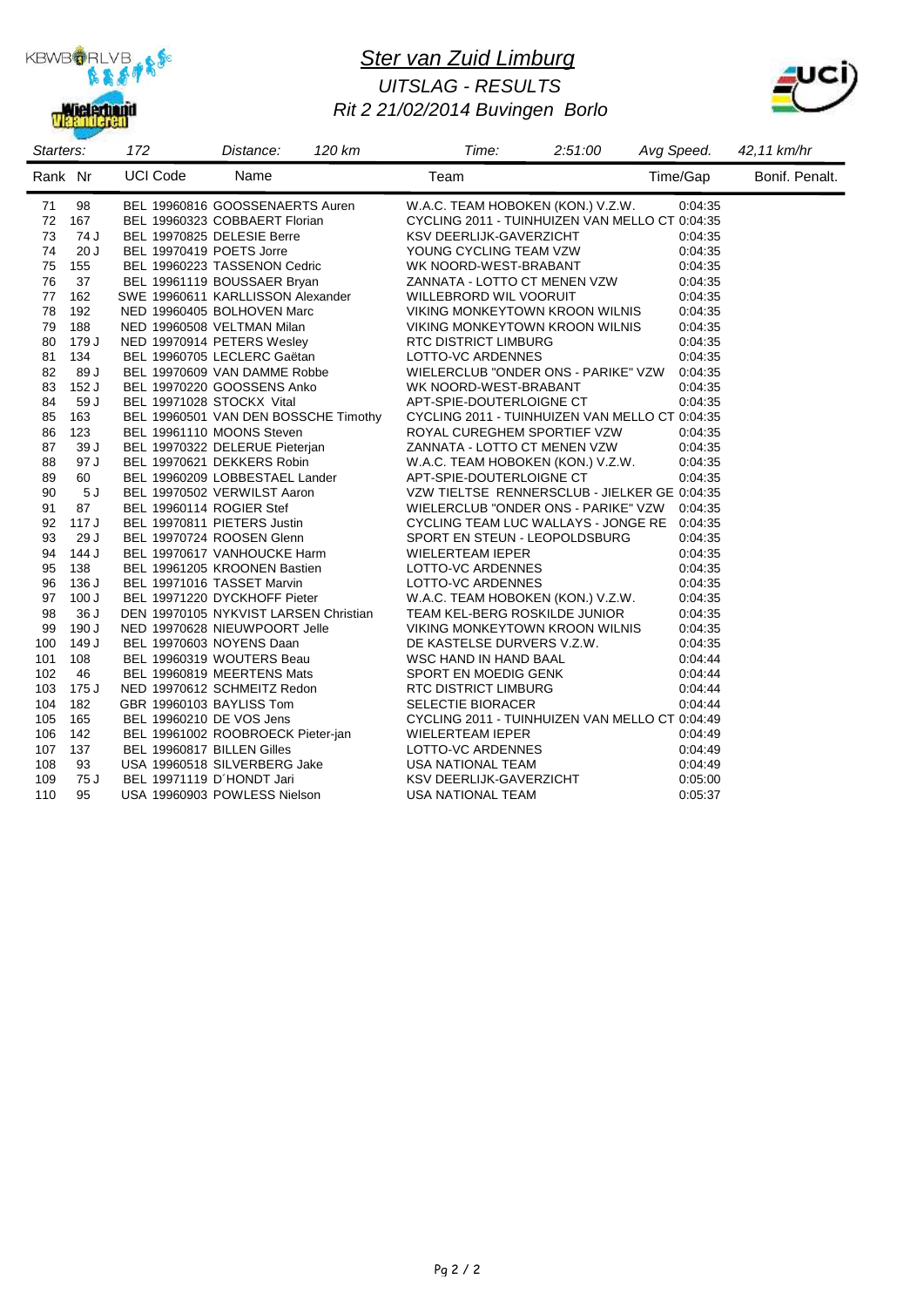



# *Ploegen klassement-Classement par équipes- Team Classification*

| Rank         | Team                                   |   | Time    | Places | 1st rider      |
|--------------|----------------------------------------|---|---------|--------|----------------|
| $\mathbf{1}$ | <b>TEAM WALLONIE</b>                   | 3 | 8:33:00 | 28     | 3              |
| 2            | KON, BALEN B.C. V.Z.W.                 | 3 | 8:33:00 | 38     | 10             |
| 3            | AVIA CRABBE CYCLING TEAM               | 3 | 8:33:00 | 39     | 7              |
| 4            | VZW TIELTSE RENNERSCLUB - JIELKER GELD | 3 | 8:33:00 | 54     | 8              |
| 5            | TEAM KEL-BERG ROSKILDE JUNIOR          | 3 | 8:33:00 | 75     | 22             |
| 6            | VIKING MONKEYTOWN KROON WILNIS         | 3 | 8:36:01 | 67     | 15             |
| 7            | <b>WILLEBRORD WIL VOORUIT</b>          | 3 | 8:36:07 | 57     | 4              |
| 8            | SPORT EN MOEDIG GENK                   | 3 | 8:37:35 | 57     | 1              |
| 9            | <b>USA NATIONAL TEAM</b>               | 3 | 8:41:07 | 104    | 19             |
| 10           | <b>SELECTIE BIORACER</b>               | 3 | 8:41:36 | 103    | 5              |
| 11           | ZANNATA - LOTTO CT MENEN VZW           | 3 | 8:41:36 | 118    | $\overline{2}$ |
| 12           | C.T.- DJ.MATIC-KORTRIJK                | 3 | 8:41:41 | 111    | 18             |
| 13           | DAVO CYCLING TEAM - TONGEREN           | 3 | 8:42:15 | 103    | 33             |
| 14           | W.A.C. TEAM HOBOKEN (KON.) V.Z.W.      | 3 | 8:45:17 | 160    | 38             |
| 15           | APT-SPIE-DOUTERLOIGNE CT               | 3 | 8:45:17 | 208    | 35             |
| 16           | YOUNG CYCLING TEAM VZW                 | 3 | 8:46.45 | 165    | 49             |
| 17           | <b>WIELERTEAM IEPER</b>                | 3 | 8:46:45 | 213    | 56             |
| 18           | CYCLING 2011 - TUINHUIZEN VAN MELLO CT | 3 | 8:46:45 | 221    | 64             |
| 19           | WIELERCLUB "ONDER ONS - PARIKE" VZW    | 3 | 8:46:45 | 225    | 52             |
| 20           | WK NOORD-WEST-BRABANT                  | 3 | 8:46:45 | 225    | 67             |
| 21           | LOTTO-VC ARDENNES                      | 3 | 8:46:45 | 272    | 81             |
| 22           | WSC HAND IN HAND BAAL                  | 3 | 8:46:54 | 227    | 61             |
| 23           | <b>KSV DEERLIJK-GAVERZICHT</b>         | 3 | 8:47:10 | 239    | 57             |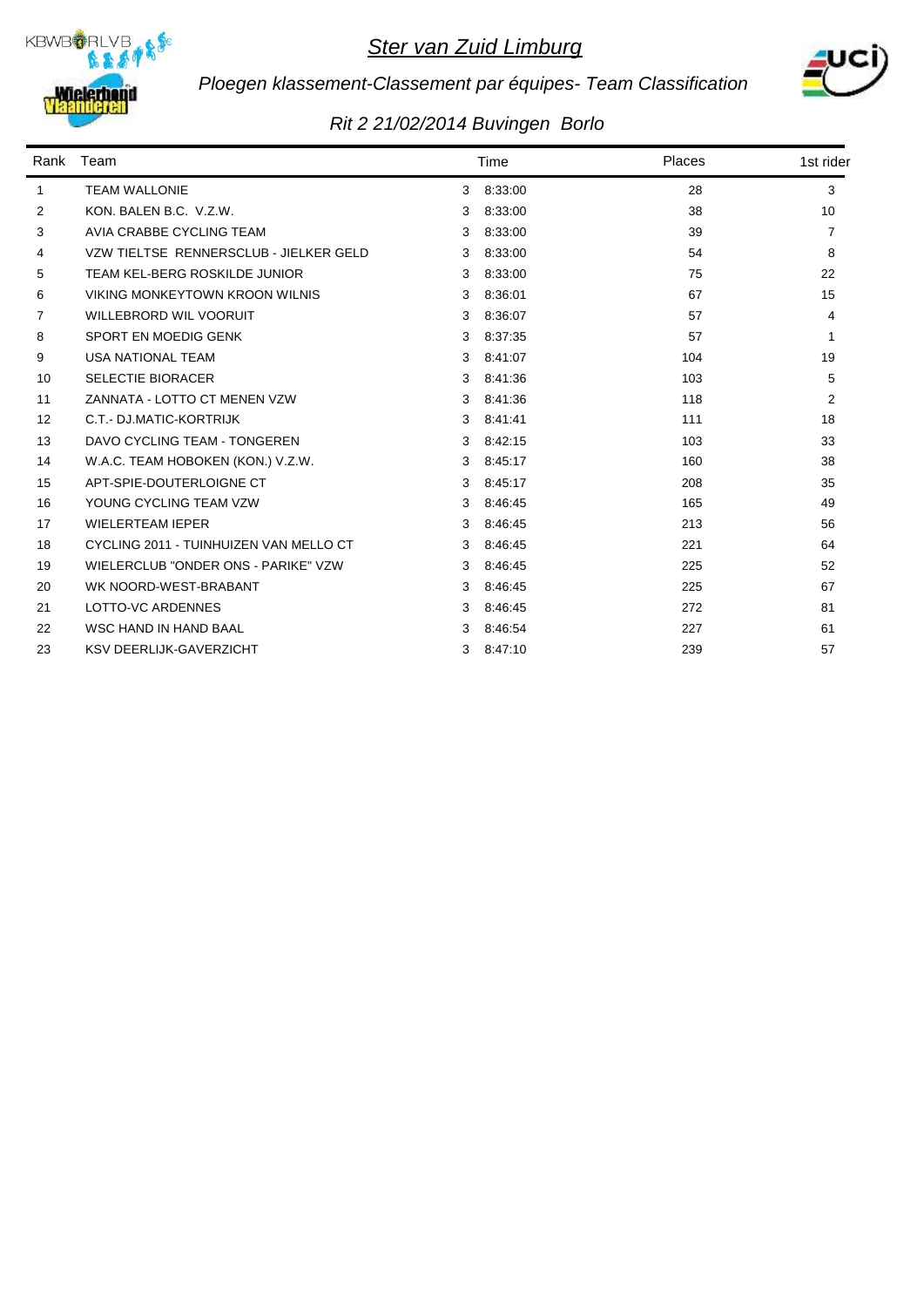



*Jongerenklassement - Classement du meilleur Jeune - Youth Classification*

| Rank Nr        |           |                              | Name                                       | Team                                                                                                                                                                                                                                  | Time               |
|----------------|-----------|------------------------------|--------------------------------------------|---------------------------------------------------------------------------------------------------------------------------------------------------------------------------------------------------------------------------------------|--------------------|
| $\mathbf{1}$   | 43        | BEL 19970111                 | GHYS Robbe                                 | SPORT EN MOEDIG GENK                                                                                                                                                                                                                  | 2:51:00            |
| 2              | 41        | BEL 19971220                 | DEWULF Stan                                | ZANNATA - LOTTO CT MENEN VZW                                                                                                                                                                                                          | 2:51:00            |
| 3              | 45        | BEL 19971031                 | <b>VRIENS Nathan</b>                       | SPORT EN MOEDIG GENK                                                                                                                                                                                                                  | 2:51:00            |
| 4              | 50        | BEL 19970630                 | <b>JASPERS Ward</b>                        | KON. BALEN B.C. V.Z.W.                                                                                                                                                                                                                | 2:51:00            |
| $\mathbf 5$    | 53        | BEL 19971112                 | VAN DER AUWERA Gilles                      | KON. BALEN B.C. V.Z.W.                                                                                                                                                                                                                | 2:51:00            |
| 6              | 66        | BEL 19970720                 | <b>MORTIER Julien</b>                      | <b>TEAM WALLONIE</b>                                                                                                                                                                                                                  | 2:51:00            |
| $\overline{7}$ | 13        | BEL 19971006                 | PRUVOOST Shayne                            | C.T.- DJ.MATIC-KORTRIJK                                                                                                                                                                                                               | 2:51:00            |
| 8              | 92        | USA 19970712                 | <b>HOOVER Gavin</b>                        | USA NATIONAL TEAM                                                                                                                                                                                                                     | 2:51:00            |
| 9              | 189       | NED 19970323                 | <b>DETANT Yannick</b>                      | VIKING MONKEYTOWN KROON WILNIS                                                                                                                                                                                                        | 2:51:00            |
| 10             | 12        | BEL 19970504                 | <b>SNYERS Jari</b>                         | AVIA CRABBE CYCLING TEAM                                                                                                                                                                                                              | 2:51:00            |
| 11             | 35        | DEN 19970505                 |                                            | NORSGAARD JORGENSEN Ma TEAM KEL-BERG ROSKILDE JUNIOR                                                                                                                                                                                  | 2:51:00            |
| 12             | 52        | BEL 19970127                 | <b>BEULLENS Cedric</b>                     | KON. BALEN B.C. V.Z.W.                                                                                                                                                                                                                | 2:51:00            |
| 13             | 9         | BEL 19970123                 | <b>DANIELS Simon</b>                       | AVIA CRABBE CYCLING TEAM                                                                                                                                                                                                              | 2:51:06            |
| 14             | 72        | BEL 19970125                 | <b>VASTMANS Dries</b>                      | DAVO CYCLING TEAM - TONGEREN                                                                                                                                                                                                          | 2:54:07            |
| 15             | 58        | BEL 19970402                 | LAMBRECHT Bjorg                            | APT-SPIE-DOUTERLOIGNE CT                                                                                                                                                                                                              | 2:54:07            |
| 16             | 132       | BEL 19970514                 | <b>DEBY Quentin</b>                        | VERANDAS WILLEMS - CC CHEVIGNY                                                                                                                                                                                                        | 2:55:01            |
| 17             | 91        | USA 19970420                 | <b>BROWN Jonathan</b>                      | USA NATIONAL TEAM                                                                                                                                                                                                                     | 2:55:06            |
| 18             | 14        | BEL 19970123                 | <b>CLICTEUR Arne</b>                       | C.T.- DJ.MATIC-KORTRIJK                                                                                                                                                                                                               | 2:55:35            |
| 19             | 44        | BEL 19970309                 | <b>LOENDERS Glenn</b>                      | SPORT EN MOEDIG GENK                                                                                                                                                                                                                  | 2:55:35            |
| 20             | 85        | BEL 19970730                 | REYNAERTS Jan                              | WIELERCLUB "ONDER ONS - PARIKE" VZW                                                                                                                                                                                                   | 2:55:35            |
| 21             | 64        | BEL 19970921                 | <b>CORNET Olivier</b>                      | <b>TEAM WALLONIE</b>                                                                                                                                                                                                                  | 2:55:35            |
| 22             | 21        | BEL 19970126                 | <b>SCHEEPERS Jeroen</b>                    | YOUNG CYCLING TEAM VZW                                                                                                                                                                                                                | 2:55:35            |
| 23             | 141       | BEL 19970321                 | <b>OSTYN Arthur</b>                        | <b>WIELERTEAM IEPER</b>                                                                                                                                                                                                               | 2:55:35            |
| 24             | 76        | BEL 19970516                 | <b>VERFAILLIE Arne</b>                     | KSV DEERLIJK-GAVERZICHT                                                                                                                                                                                                               | 2:55:35            |
| 25             | 79        | BEL 19971109                 | DE HAES Jorden                             | KALAS CYCLING TEAM 99 SCHRIEK                                                                                                                                                                                                         | 2:55:35            |
| 26             | 107       | BEL 19970215                 | VAN NUFFELEN Glen                          | WSC HAND IN HAND BAAL                                                                                                                                                                                                                 | 2:55:35            |
| 27<br>28       | 154<br>47 | BEL 19970415<br>BEL 19970516 | <b>MAESEN Dries</b><br><b>THEUNIS Bram</b> | WK NOORD-WEST-BRABANT<br>SPORT EN MOEDIG GENK                                                                                                                                                                                         | 2:55:35<br>2:55:35 |
| 29             | 74        | BEL 19970825                 | <b>DELESIE Berre</b>                       | KSV DEERLIJK-GAVERZICHT                                                                                                                                                                                                               | 2:55:35            |
| 30             | 20        | BEL 19970419                 | POETS Jorre                                | YOUNG CYCLING TEAM VZW                                                                                                                                                                                                                | 2:55:35            |
| 31             | 179       | NED 19970914                 | <b>PETERS Wesley</b>                       |                                                                                                                                                                                                                                       | 2:55:35            |
| 32             | 89        | BEL 19970609                 | VAN DAMME Robbe                            |                                                                                                                                                                                                                                       | 2:55:35            |
| 33             | 152       | BEL 19970220                 | GOOSSENS Anko                              | RTC DISTRICT LIMBURG<br>WIELERCLUB "ONDER ONS - PARIKE" VZW<br>WK NOORD-WEST-BRABANT<br>APT-SPIE-DOUTERLOIGNE CT<br>?^^INATA - I OTTO CT MENEN VZW                                                                                    | 2:55:35            |
| 34             | 59        | BEL 19971028                 | STOCKX Vital                               |                                                                                                                                                                                                                                       | 2:55:35            |
| 35             | 39        | BEL 19970322                 | DELERUE Pieterjan                          |                                                                                                                                                                                                                                       | 2:55:35            |
| 36             | 97        | BEL 19970621                 | <b>DEKKERS Robin</b>                       |                                                                                                                                                                                                                                       | 2:55:35            |
| 37             | 5         | BEL 19970502                 | <b>VERWILST Aaron</b>                      |                                                                                                                                                                                                                                       | 2:55:35            |
| 38             | 117       | BEL 19970811                 | PIETERS Justin                             |                                                                                                                                                                                                                                       | 2:55:35            |
| 39             | 29        | BEL 19970724                 | <b>ROOSEN Glenn</b>                        |                                                                                                                                                                                                                                       | 2:55:35            |
| 40             | 144       | BEL 19970617                 | <b>VANHOUCKE Harm</b>                      |                                                                                                                                                                                                                                       | 2:55:35            |
| 41             | 136       | BEL 19971016                 | <b>TASSET Marvin</b>                       |                                                                                                                                                                                                                                       | 2:55:35            |
| 42             | 100       | BEL 19971220                 | <b>DYCKHOFF Pieter</b>                     |                                                                                                                                                                                                                                       | 2:55:35            |
| 43             | 36        | DEN 19970105                 | NYKVIST LARSEN Christian                   |                                                                                                                                                                                                                                       | 2:55:35            |
| 44             | 190       | NED 19970628                 | NIEUWPOORT Jelle                           |                                                                                                                                                                                                                                       | 2:55:35            |
| 45             | 149       | BEL 19970603                 | <b>NOYENS Daan</b>                         |                                                                                                                                                                                                                                       | 2:55:35            |
| 46             | 175       | NED 19970612                 | <b>SCHMEITZ Redon</b>                      |                                                                                                                                                                                                                                       | 2:55:44            |
| 47             | 75        | BEL 19971119                 | D'HONDT Jari                               | INC.<br>WITIELTSE RENNEROL<br>YCLING TEAM LUC WALLAYS - JO<br>JPORT EN STEUN - LEOPOLDSBURG<br>MIELERTEAM IEPER<br>LOTTO-VC ARDENNES<br>W.A.C. TEAM HOBOKEN (KON.) V.Z.W.<br>TEAM KEL-BERG ROSKILDE JUNIOR<br>TANKEYTOWN KROON WILNIS | 2:56:00            |
|                |           |                              |                                            |                                                                                                                                                                                                                                       |                    |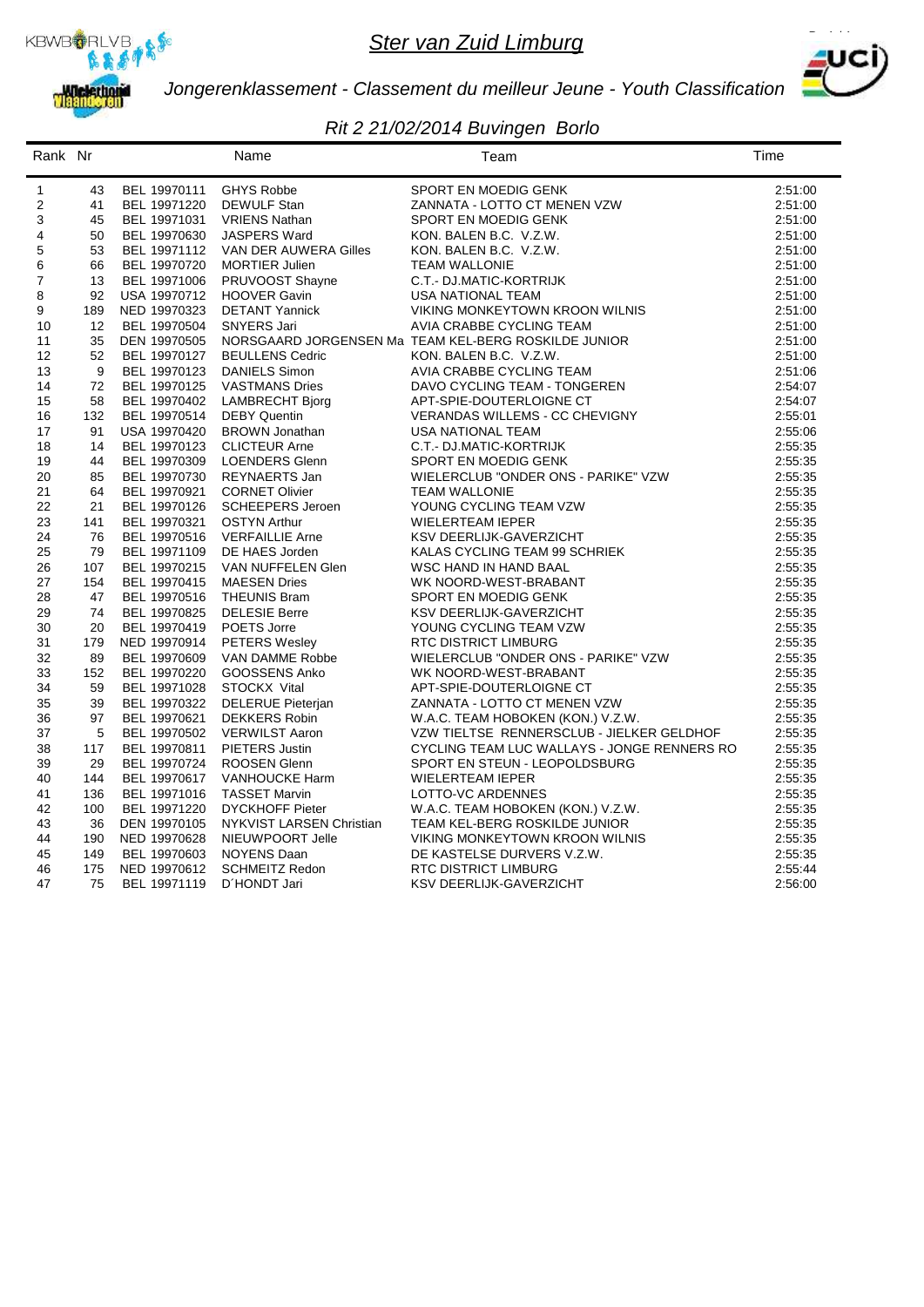



#### *Rit 2 21/02/2014 Buvingen Borlo Puntenklassement-Classement des points Punten Aankomst - Points Arrivée*

|    |                 | Rang Rugnr Naam-Nom         | Ploeg-Equipe                              | <b>Punten-Points</b> |
|----|-----------------|-----------------------------|-------------------------------------------|----------------------|
| 1  | 43              | <b>GHYS Robbe</b>           | SPORT EN MOEDIG GENK                      | 15                   |
| 2  | 41              | <b>DEWULF Stan</b>          | ZANNATA - LOTTO CT MENEN VZW              | 14                   |
| 3  | 61              | <b>SIX Franklin</b>         | <b>TEAM WALLONIE</b>                      | 13                   |
| 4  | 158             | <b>KREDER Stefan</b>        | <b>WILLEBRORD WIL VOORUIT</b>             | 12                   |
| 5  | 185             | <b>SHOW James</b>           | <b>SELECTIE BIORACER</b>                  | 11                   |
| 6  | 45              | <b>VRIENS Nathan</b>        | SPORT EN MOEDIG GENK                      | 10                   |
| 7  |                 | DE POORTER Maxime           | AVIA CRABBE CYCLING TEAM                  | 9                    |
| 8  | 3               | <b>MOLLY Kenny</b>          | VZW TIELTSE RENNERSCLUB - JIELKER GELDHOF | 8                    |
| 9  | 11              | <b>FEYS Laszlo</b>          | AVIA CRABBE CYCLING TEAM                  | 7                    |
| 10 | 50              | <b>JASPERS Ward</b>         | KON, BALEN B.C. V.Z.W.                    | 6                    |
| 11 | 53              | VAN DER AUWERA Gilles       | KON, BALEN B.C. V.Z.W.                    | 5                    |
| 12 | 63              | VANDREPOTTE Anthony         | <b>TEAM WALLONIE</b>                      | 4                    |
| 13 | 66              | <b>MORTIER Julien</b>       | <b>TEAM WALLONIE</b>                      | 3                    |
| 14 | 109             | <b>VERHAEGEN Tom</b>        | LOTTO OLYMPIA TIENEN                      | 2                    |
| 15 | 187             | VAN DE BERG Julius          | <b>VIKING MONKEYTOWN KROON WILNIS</b>     |                      |
|    | 12 <sup>°</sup> | <b>SNYERS Jari</b>          | AVIA CRABBE CYCLING TEAM                  | $\Omega$             |
|    | 35              | NORSGAARD JORGENSEN Mathias | TEAM KEL-BERG ROSKILDE JUNIOR             | 0                    |
|    | 127             | <b>PALM Martin</b>          | <b>VERANDAS WILLEMS - CC CHEVIGNY</b>     | 0                    |
|    | 21              | <b>SCHEEPERS Jeroen</b>     | YOUNG CYCLING TEAM VZW                    | 0                    |
|    | 138             | <b>KROONEN Bastien</b>      | LOTTO-VC ARDENNES                         | ∩                    |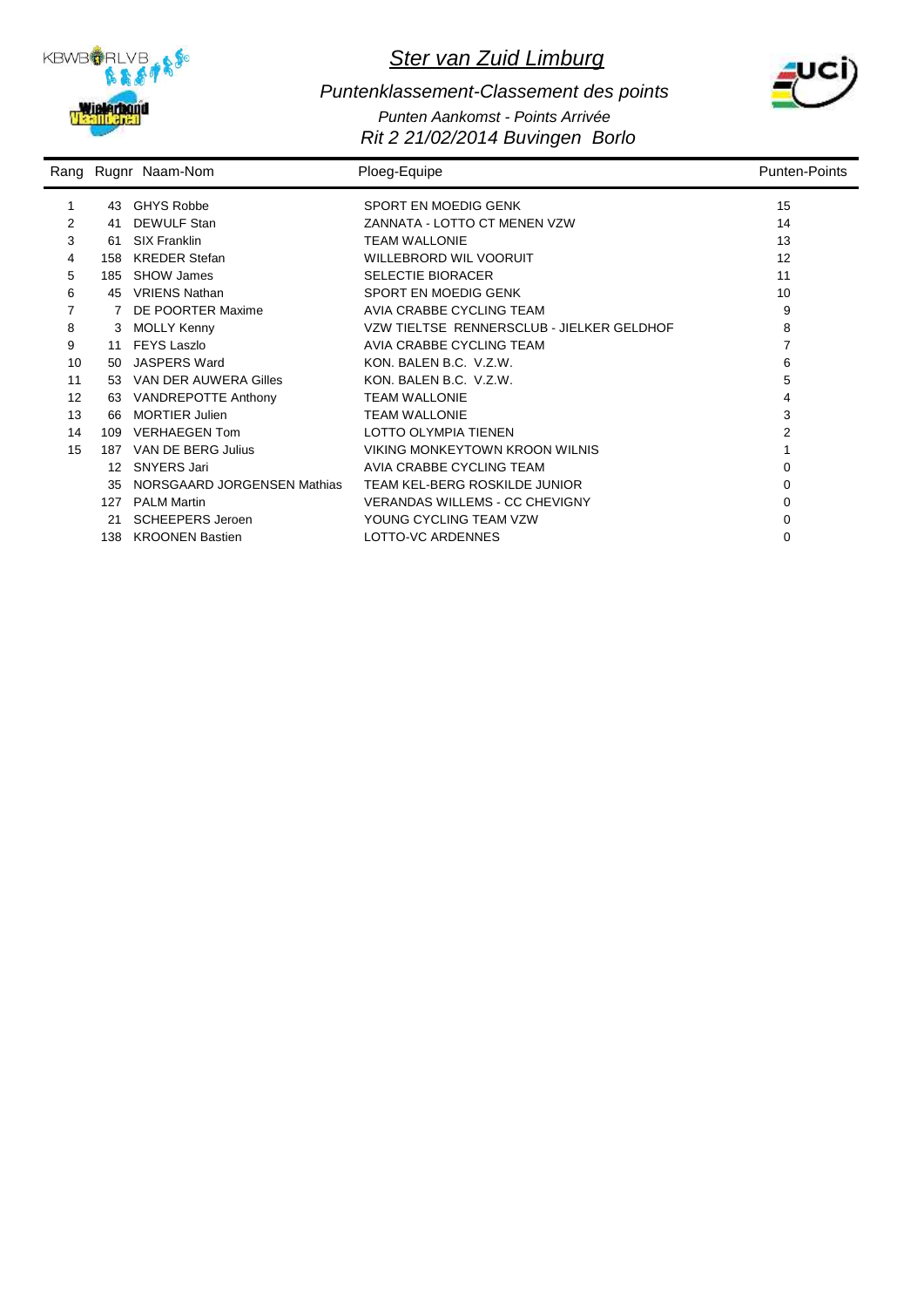

*Rit 2 21/02/2014 Buvingen Borlo*



## *Tussenspurten - Rushes*

| Rank Nr       |                 | Name                    | Team                                                     | Points | <b>Bonification</b> |
|---------------|-----------------|-------------------------|----------------------------------------------------------|--------|---------------------|
| Rush 1        |                 |                         |                                                          |        |                     |
|               | 40              | <b>DELMOTTE Dennis</b>  | ZANNATA - LOTTO CT MENEN VZW                             | 5      | 0:00:00             |
| 2             | 21              | <b>SCHEEPERS Jeroen</b> | YOUNG CYCLING TEAM VZW                                   | 3      | 0:00:00             |
| 3             | 138             | <b>KROONEN Bastien</b>  | LOTTO-VC ARDENNES                                        |        | 0:00:00             |
| <b>Rush 2</b> |                 |                         |                                                          |        |                     |
|               | 12 <sup>7</sup> | SNYERS Jari             | AVIA CRABBE CYCLING TEAM                                 | 5      | 0.00.00             |
|               | 127             | <b>PALM Martin</b>      | VERANDAS WILLEMS - CC CHEVIGNY                           | 3      | 0:00:00             |
| 3             | 41              | DEWULF Stan             | ZANNATA - LOTTO CT MENEN VZW                             |        | 0:00:00             |
| <u>Rush 3</u> |                 |                         |                                                          |        |                     |
|               | 187             | VAN DE BERG Julius      | VIKING MONKEYTOWN KROON WILNIS                           | 5      | 0.00.00             |
| 2             | 41              | <b>DEWULF Stan</b>      | ZANNATA - LOTTO CT MENEN VZW                             | 3      | 0:00:00             |
| 3             | 35              |                         | NORSGAARD JORGENSEN Mathia TEAM KEL-BERG ROSKILDE JUNIOR |        | 0:00:00             |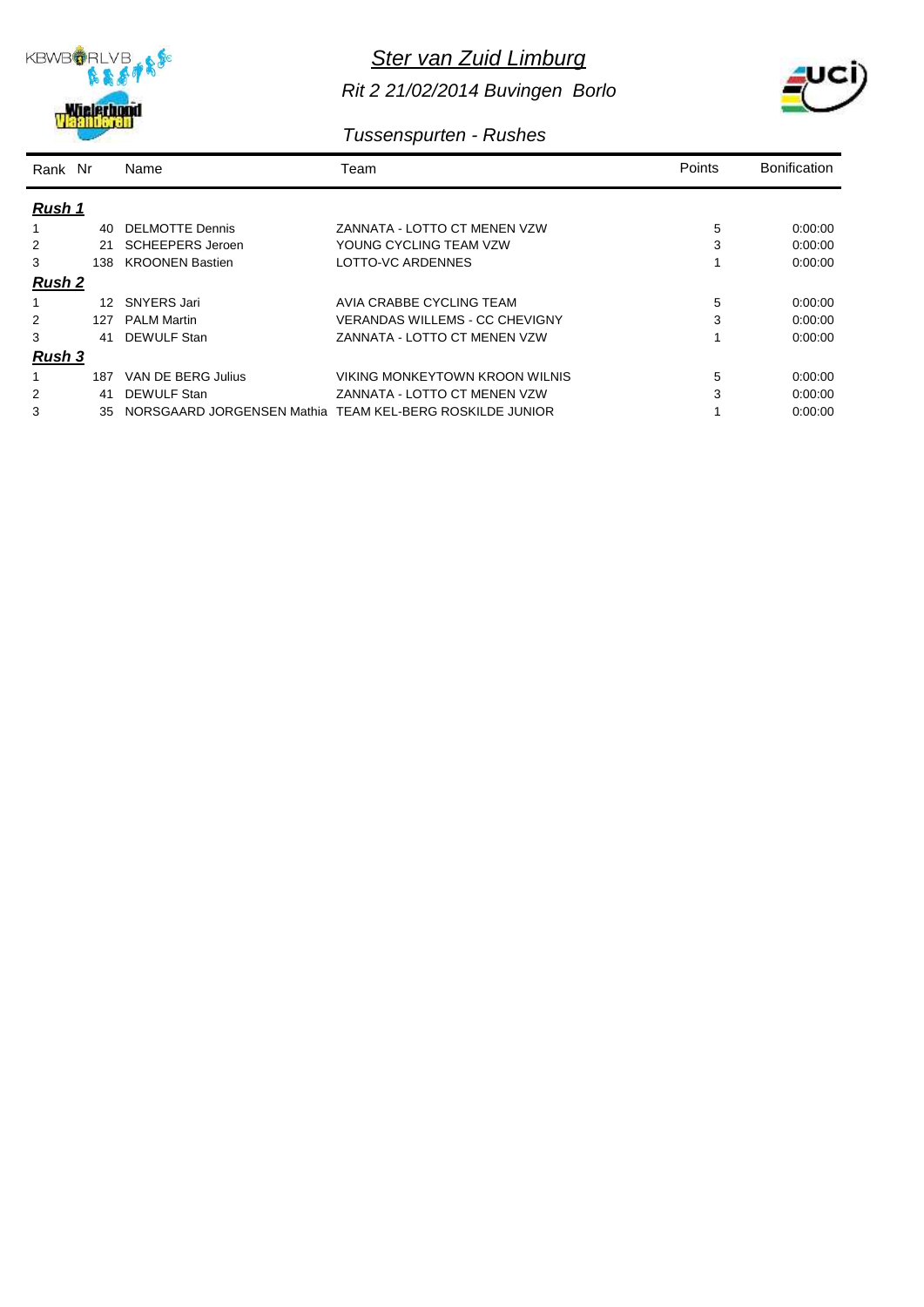

*Bergklassement - Classement du Meilleur Grimpeur - Moutain Classification*

| Rank Nr          |                 | Name                  | Team                          | Points |
|------------------|-----------------|-----------------------|-------------------------------|--------|
| GPM <sub>1</sub> |                 |                       |                               |        |
| 1                |                 | 11 FEYS Laszlo        | AVIA CRABBE CYCLING TEAM      | 5      |
| 2                | 25              | <b>TOELEN Alex</b>    | SPORT EN STEUN - LEOPOLDSBURG | 3      |
| 3                |                 | 52 BEULLENS Cedric    | KON. BALEN B.C. V.Z.W.        |        |
| GPM <sub>2</sub> |                 |                       |                               |        |
|                  | 161             | <b>ERIKSSON Luca</b>  | WILLEBRORD WIL VOORUIT        | 5      |
| 2                | 157             | MAAS Jan              | WILLEBRORD WIL VOORUIT        | 3      |
| 3                | 12 <sup>7</sup> | SNYERS Jari           | AVIA CRABBE CYCLING TEAM      |        |
| GPM <sub>3</sub> |                 |                       |                               |        |
| 1                | 32              | <b>GREGAARD Jonas</b> | TEAM KEL-BERG ROSKILDE JUNIOR | 5      |
| 2                | 12              | <b>SNYERS Jari</b>    | AVIA CRABBE CYCLING TEAM      | 3      |
| 3                | 50.             | JASPERS Ward          | KON, BALEN B.C. V.Z.W.        |        |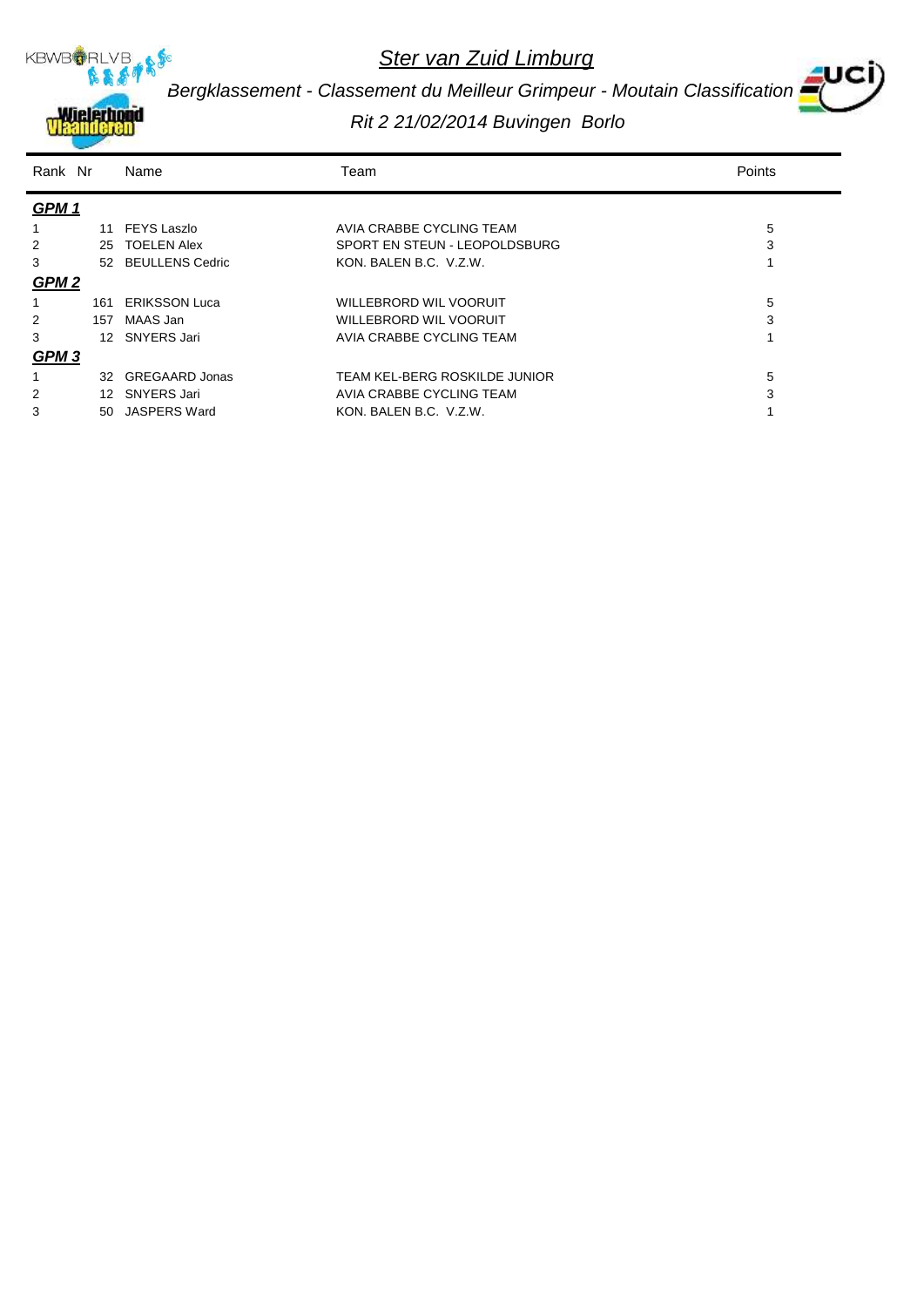

*KLASSEMENT "Beste Limburger"*



| Rang |    | Rugnr Naam              |              | Ploeg - Equip                       | Tijd |
|------|----|-------------------------|--------------|-------------------------------------|------|
|      | 43 | <b>GHYS Robbe</b>       | BEL 19970111 | SPORT EN MOEDIG GENK                |      |
| 2    | 45 | <b>VRIENS Nathan</b>    | BEL 19971031 | SPORT EN MOEDIG GENK                |      |
| 3    | 12 | SNYERS Jari             | BEL 19970504 | AVIA CRABBE CYCLING TEAM            |      |
| 4    | 9  | DANIELS Simon           | BEL 19970123 | AVIA CRABBE CYCLING TEAM            |      |
| 5    | 67 | <b>MENTEN Milan</b>     | BEL 19961031 | DAVO CYCLING TEAM - TONGEREN        |      |
| 6    | 72 | <b>VASTMANS Dries</b>   | BEL 19970125 | DAVO CYCLING TEAM - TONGEREN        |      |
| 7    | 44 | <b>LOENDERS Glenn</b>   | BEL 19970309 | SPORT EN MOEDIG GENK                |      |
| 8    | 85 | REYNAERTS Jan           | BEL 19970730 | WIELERCLUB "ONDER ONS - PARIKE" VZW |      |
| 9    | 21 | <b>SCHEEPERS Jeroen</b> | BEL 19970126 | YOUNG CYCLING TEAM VZW              |      |
| 10   | 47 | <b>THEUNIS Bram</b>     | BEL 19970516 | SPORT EN MOEDIG GENK                |      |
| 11   | 20 | POETS Jorre             | BEL 19970419 | YOUNG CYCLING TEAM VZW              |      |
| 12   | 29 | ROOSEN Glenn            | BEL 19970724 | SPORT EN STEUN - LEOPOLDSBURG       |      |
| 13   | 46 | <b>MEERTENS Mats</b>    | BEL 19960819 | SPORT EN MOEDIG GENK                |      |
|      |    |                         |              |                                     |      |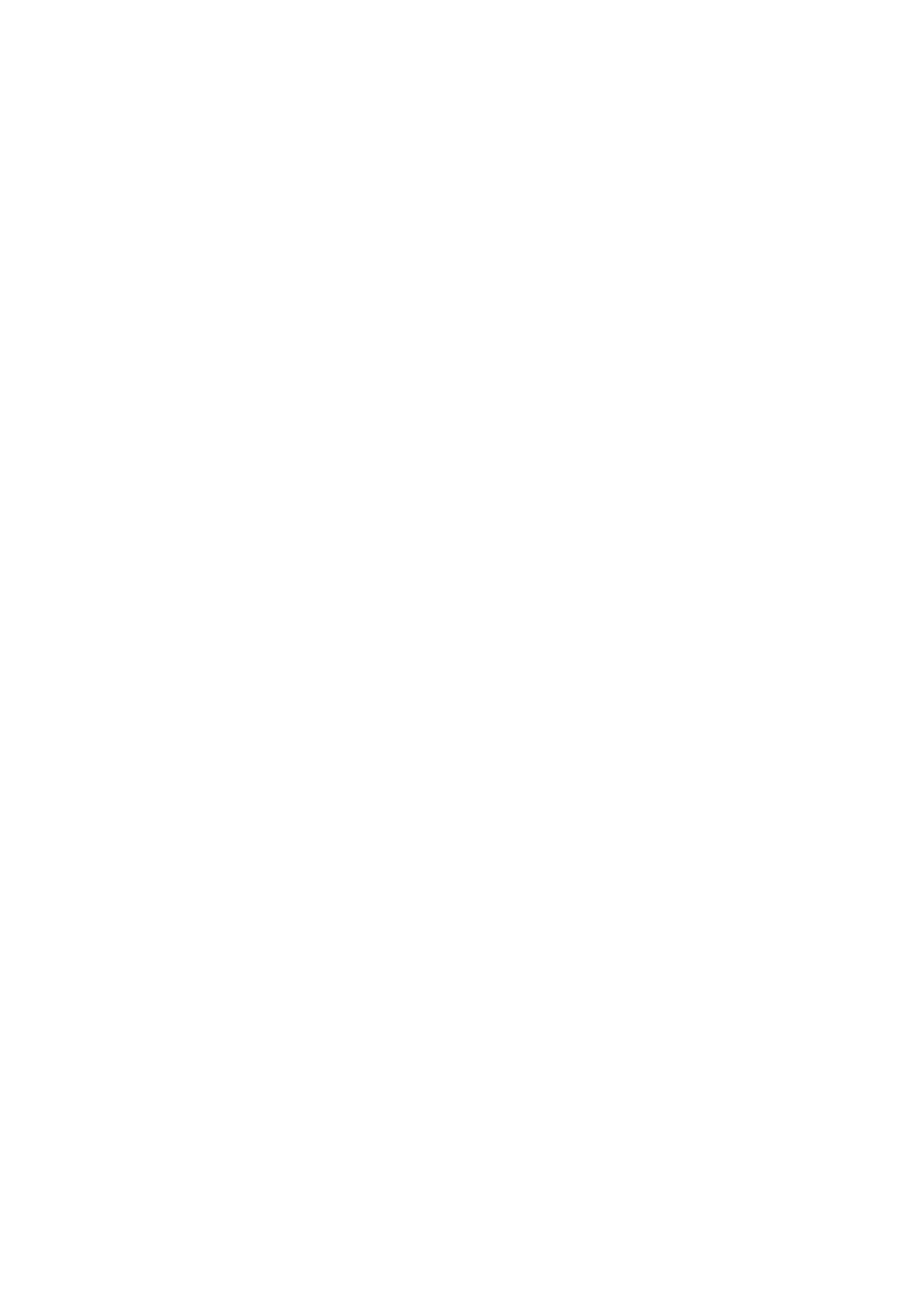

#### *Algemeen individueel klassement- Classement individuel général - General Classification*



|              | Rank Nr        |        |                              | Name                                               | Team                                                         | Time               | Gap                |
|--------------|----------------|--------|------------------------------|----------------------------------------------------|--------------------------------------------------------------|--------------------|--------------------|
| $\mathbf{1}$ | 127            |        | BEL 19960614                 | <b>PALM Martin</b>                                 | <b>VERANDAS WILLEMS - CC CHEVIGNY</b>                        | 5:43:36            | 0.00.00            |
| 2            | 32             |        | DEN 19960730                 | <b>GREGAARD Jonas</b>                              | TEAM KEL-BERG ROSKILDE JUNIOR                                | 5:43:45            | 0:00:09            |
| 3            | $\mathbf{1}$   |        | BEL 19960126                 | <b>DECRAENE</b> Igor                               | VZW TIELTSE RENNERSCLUB - JIELKER GELDH                      | 5:43:48            | 0.00.12            |
| 4            | $\overline{7}$ |        | BEL 19960421                 | DE POORTER Maxime                                  | AVIA CRABBE CYCLING TEAM                                     | 5:43:50            | 0:00:14            |
| 5            | 10             |        | BEL 19960213                 | <b>CRAS Steff</b>                                  | AVIA CRABBE CYCLING TEAM                                     | 5:43:56            | 0:00:20            |
| 6<br>7       | 49<br>43       | J      | BEL 19960318<br>BEL 19970111 | <b>LEYSEN Senne</b><br><b>GHYS Robbe</b>           | KON. BALEN B.C. V.Z.W.<br>SPORT EN MOEDIG GENK               | 5:43:59<br>5:44:00 | 0:00:23<br>0:00:24 |
| 8            | 41             | J      | BEL 19971220                 | <b>DEWULF Stan</b>                                 | ZANNATA - LOTTO CT MENEN VZW                                 | 5:44:00            | 0:00:24            |
| 9            | 35             | J      | DEN 19970505                 | NORSGAARD JORGENSEN                                | TEAM KEL-BERG ROSKILDE JUNIOR                                | 5:44:05            | 0:00:29            |
| 10           | 3              |        | BEL 19961224                 | <b>MOLLY Kenny</b>                                 | VZW TIELTSE RENNERSCLUB - JIELKER GELDH                      | 5:44:07            | 0:00:31            |
| 11           | 31             |        | DEN 19960315                 | <b>PEDERSEN Casper</b>                             | TEAM KEL-BERG ROSKILDE JUNIOR                                | 5:44:09            | 0.00.33            |
| 12           | 50             | J      | BEL 19970630                 | <b>JASPERS Ward</b>                                | KON. BALEN B.C. V.Z.W.                                       | 5:44:11            | 0:00:35            |
| 13           | 157            |        | NED 19960219                 | MAAS Jan                                           | <b>WILLEBRORD WIL VOORUIT</b>                                | 5:44:14            | 0:00:38            |
| 14           | 187            |        | NED 19961023                 | VAN DE BERG Julius                                 | VIKING MONKEYTOWN KROON WILNIS                               | 5:44:17            | 0:00.41            |
| 15           | 11             |        | BEL 19960301                 | <b>FEYS Laszlo</b>                                 | AVIA CRABBE CYCLING TEAM                                     | 5:44:19            | 0:00:43            |
| 16           | 13             | J      | BEL 19971006                 | PRUVOOST Shayne                                    | C.T.- DJ.MATIC-KORTRIJK                                      | 5:44:20            | 0.00.44            |
| 17           | 92<br>52       | J      | USA 19970712                 | <b>HOOVER Gavin</b>                                | <b>USA NATIONAL TEAM</b><br>KON, BALEN B.C. V.Z.W.           | 5:44:21<br>5:44:21 | 0:00:45            |
| 18<br>19     | 189            | J<br>J | BEL 19970127<br>NED 19970323 | <b>BEULLENS Cedric</b><br><b>DETANT Yannick</b>    | VIKING MONKEYTOWN KROON WILNIS                               | 5:44:23            | 0:00:45<br>0:00:47 |
| 20           | 2              |        | BEL 19960716                 | <b>CASIER Robbe</b>                                | VZW TIELTSE RENNERSCLUB - JIELKER GELDH                      | 5:44:25            | 0:00:49            |
| 21           | 61             |        | BEL 19961229                 | <b>SIX Franklin</b>                                | <b>TEAM WALLONIE</b>                                         | 5:44:25            | 0:00:49            |
| 22           | 185            |        | GBR 19960613                 | <b>SHOW James</b>                                  | <b>SELECTIE BIORACER</b>                                     | 5:44:25            | 0.00.49            |
| 23           | 8              |        | BEL 19961128                 | <b>SEYE Guillaume</b>                              | AVIA CRABBE CYCLING TEAM                                     | 5:44:26            | 0:00:50            |
| 24           | 66             | J      | BEL 19970720                 | <b>MORTIER Julien</b>                              | <b>TEAM WALLONIE</b>                                         | 5:44:28            | 0:00:52            |
| 25           | 158            |        | NED 19960824                 | <b>KREDER Stefan</b>                               | WILLEBRORD WIL VOORUIT                                       | 5:44:31            | 0:00:55            |
| 26           | 45             | J      | BEL 19971031                 | <b>VRIENS Nathan</b>                               | SPORT EN MOEDIG GENK                                         | 5:44:32            | 0:00:56            |
| 27           | 53             | J      | BEL 19971112                 | VAN DER AUWERA Gilles                              | KON. BALEN B.C. V.Z.W.                                       | 5:44:32            | 0:00:56            |
| 28           | 63             |        | BEL 19960426                 | VANDREPOTTE Anthony                                | <b>TEAM WALLONIE</b>                                         | 5:44:36            | 0:01:00            |
| 29           | 12             | J<br>J | BEL 19970504                 | SNYERS Jari                                        | AVIA CRABBE CYCLING TEAM                                     | 5:44:45            | 0:01:09            |
| 30<br>31     | 9<br>109       |        | BEL 19970123<br>BEL 19961217 | <b>DANIELS Simon</b><br><b>VERHAEGEN Tom</b>       | AVIA CRABBE CYCLING TEAM<br>LOTTO OLYMPIA TIENEN             | 5:44:53<br>5:45:05 | 0:01:17<br>0:01:29 |
| 32           | 191            |        | NED 19960331                 | <b>SCHELLING Jouke</b>                             | VIKING MONKEYTOWN KROON WILNIS                               | 5:47:22            | 0.03.46            |
| 33           | 67             |        | BEL 19961031                 | <b>MENTEN Milan</b>                                | DAVO CYCLING TEAM - TONGEREN                                 | 5:47:25            | 0:03:49            |
| 34           | 68             |        | BEL 19960308                 | VAN DER BEKEN Arno                                 | DAVO CYCLING TEAM - TONGEREN                                 | 5:47:33            | 0:03:57            |
| 35           | 72             | J      | BEL 19970125                 | <b>VASTMANS Dries</b>                              | DAVO CYCLING TEAM - TONGEREN                                 | 5:47:35            | 0:03:59            |
| 36           | 58             | J      | BEL 19970402                 | <b>LAMBRECHT Bjorg</b>                             | APT-SPIE-DOUTERLOIGNE CT                                     | 5:47:50            | 0.04.14            |
| 37           | 161            |        | SWE 19960410                 | <b>ERIKSSON Luca</b>                               | WILLEBRORD WIL VOORUIT                                       | 5:47:52            | 0.04.16            |
| 38           | 101            |        | BEL 19961108                 | <b>SCOPONI Gianni</b>                              | W.A.C. TEAM HOBOKEN (KON.) V.Z.W.                            | 5:47:56            | 0.04.20            |
| 39           | 115            |        | BEL 19960517                 | <b>DONCK Lowie</b>                                 | CYCLING TEAM LUC WALLAYS - JONGE RENNER                      | 5:48:21            | 0:04:45            |
| 40           | 91             | J      | USA 19970420                 | <b>BROWN Jonathan</b>                              | <b>USA NATIONAL TEAM</b>                                     | 5:48:27            | 0:04:51            |
| 41<br>42     | 38<br>37       |        | BEL 19960505<br>BEL 19961119 | CLAUW John-ross<br><b>BOUSSAER Bryan</b>           | ZANNATA - LOTTO CT MENEN VZW<br>ZANNATA - LOTTO CT MENEN VZW | 5:48:35<br>5:48:36 | 0.04.59<br>0:05:00 |
| 43           | 5              | J      | BEL 19970502                 | <b>VERWILST Aaron</b>                              | VZW TIELTSE RENNERSCLUB - JIELKER GELDH                      | 5:48:49            | 0:05:13            |
| 44           | 188            |        |                              | NED 19960508 VELTMAN Milan                         | VIKING MONKEYTOWN KROON WILNIS                               | 5:48:51            | 0:05:15            |
| 45           | 21             | J      | BEL 19970126                 | <b>SCHEEPERS Jeroen</b>                            | YOUNG CYCLING TEAM VZW                                       | 5:48:53            | 0:05:17            |
| 46           | 25             |        | BEL 19961105                 | TOELEN Alex                                        | SPORT EN STEUN - LEOPOLDSBURG                                | 5:48:54            | 0:05:18            |
| 47           | 186            |        | GBR 19960915                 | <b>WALKER Joey</b>                                 | <b>SELECTIE BIORACER</b>                                     | 5:48:58            | 0:05:22            |
| 48           | 44             | J      | BEL 19970309                 | <b>LOENDERS Glenn</b>                              | SPORT EN MOEDIG GENK                                         | 5:49:00            | 0:05:24            |
| 49           | 146            |        | BEL 19961018                 | DE PROOST Jasper                                   | DE KASTELSE DURVERS V.Z.W.                                   | 5:49:03            | 0:05:27            |
| 50           | 16             |        | BEL 19960917                 | <b>PATTYN Jamie</b>                                | C.T.- DJ.MATIC-KORTRIJK                                      | 5:49:03            | 0.05.27            |
| 51           | 93             |        | USA 19960518<br>BEL 19970419 | SILVERBERG Jake                                    | USA NATIONAL TEAM                                            | 5:49:06            | 0:05:30            |
| 52<br>53     | 20<br>74       | J<br>J | BEL 19970825                 | POETS Jorre<br><b>DELESIE Berre</b>                | YOUNG CYCLING TEAM VZW<br>KSV DEERLIJK-GAVERZICHT            | 5:49:07<br>5:49:07 | 0:05:31<br>0:05:31 |
| 54           | 39             | J      | BEL 19970322                 | <b>DELERUE Pieterjan</b>                           | ZANNATA - LOTTO CT MENEN VZW                                 | 5:49:09            | 0:05:33            |
| 55           | 87             |        | BEL 19960114                 | <b>ROGIER Stef</b>                                 | WIELERCLUB "ONDER ONS - PARIKE" VZW                          | 5:49:09            | 0:05:33            |
| 56           | 94             |        | USA 19960117                 | <b>VEENBAAS Seth</b>                               | USA NATIONAL TEAM                                            | 5:49:12            | 0:05:36            |
| 57           | 69             |        | BEL 19960909                 | DE DECKER Alfdan                                   | DAVO CYCLING TEAM - TONGEREN                                 | 5.49.13            | 0.05.37            |
| 58           | 134            |        | BEL 19960705                 | LECLERC Gaëtan                                     | LOTTO-VC ARDENNES                                            | 5:49:13            | 0:05:37            |
| 59           | 36             | J      | DEN 19970105                 | NYKVIST LARSEN Christian                           | TEAM KEL-BERG ROSKILDE JUNIOR                                | 5:49:13            | 0:05:37            |
| 60           | 182            |        | GBR 19960103                 | <b>BAYLISS Tom</b>                                 | <b>SELECTIE BIORACER</b>                                     | 5:49:15            | 0.05.39            |
| 61           | 23             |        | BEL 19961203                 | <b>NAGELS Bertrand</b>                             | YOUNG CYCLING TEAM VZW                                       | 5:49:15            | 0.05.39            |
| 62           | 76             | J      | BEL 19970516                 | <b>VERFAILLIE Arne</b>                             | KSV DEERLIJK-GAVERZICHT                                      | 5.49.17            | 0:05:41            |
| 63<br>64     | 162<br>123     |        | SWE 19960611<br>BEL 19961110 | <b>KARLLISSON Alexander</b><br><b>MOONS Steven</b> | WILLEBRORD WIL VOORUIT<br>ROYAL CUREGHEM SPORTIEF VZW        | 5:49:18<br>5:49:19 | 0.05.42<br>0.05.43 |
| 65           | 175            | J      | NED 19970612                 | <b>SCHMEITZ Redon</b>                              | <b>RTC DISTRICT LIMBURG</b>                                  | 5:49:19            | 0:05:43            |
| 66           | 132            | J      | BEL 19970514                 | <b>DEBY Quentin</b>                                | VERANDAS WILLEMS - CC CHEVIGNY                               | 5:49:19            | 0.05.43            |
| 67           | 190            | J      | NED 19970628                 | NIEUWPOORT Jelle                                   | VIKING MONKEYTOWN KROON WILNIS                               | 5:49:20            | 0:05:44            |
| 68           | 149            | J      | BEL 19970603                 | <b>NOYENS Daan</b>                                 | DE KASTELSE DURVERS V.Z.W.                                   | 5:49:20            | 0.05.44            |
| 69           | 136            | J      | BEL 19971016                 | <b>TASSET Marvin</b>                               | LOTTO-VC ARDENNES                                            | 5:49:21            | 0.05.45            |
| 70           | 138            |        | BEL 19961205                 | <b>KROONEN Bastien</b>                             | LOTTO-VC ARDENNES                                            | 5:49:21            | 0.05.45            |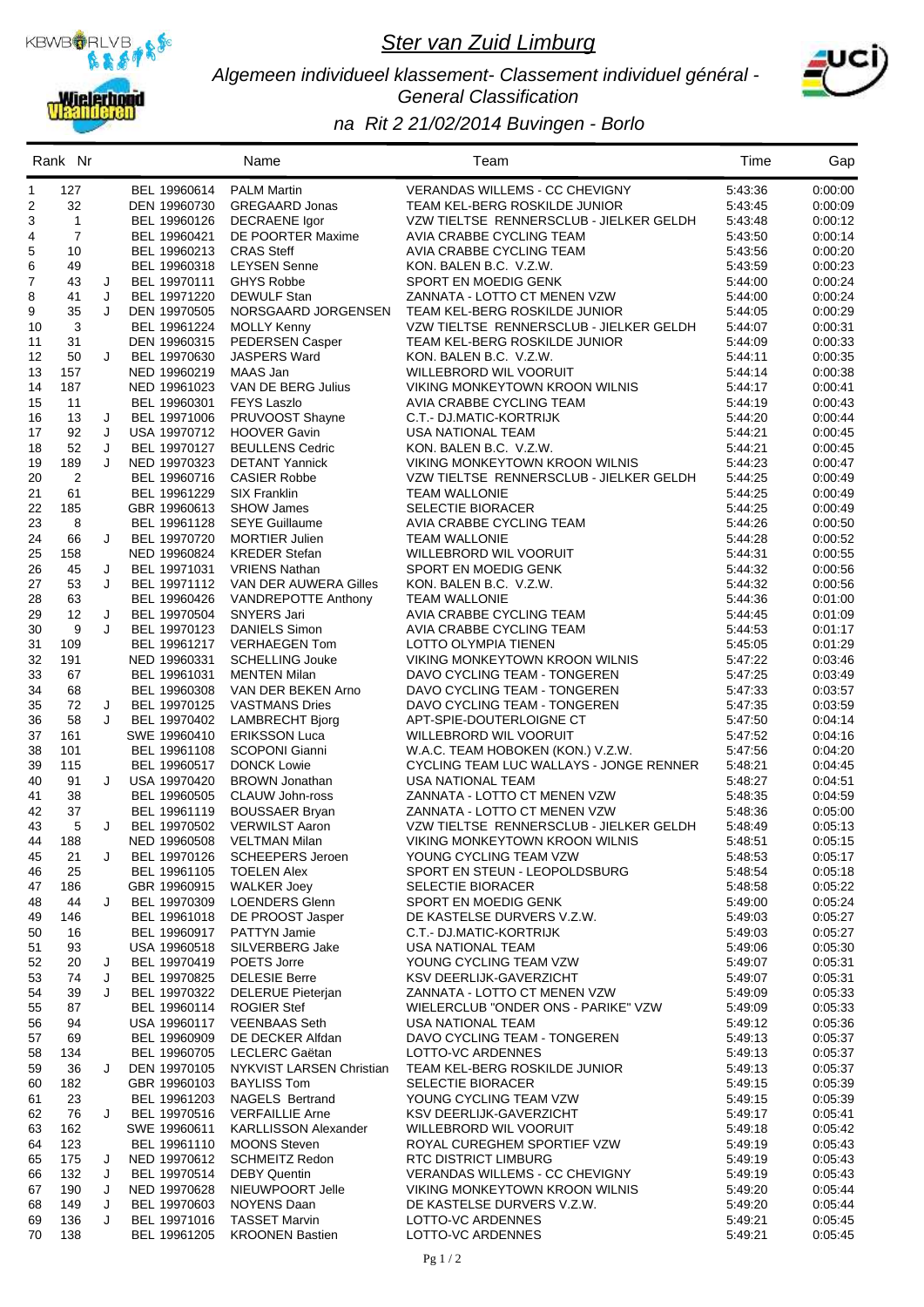

#### *Algemeen individueel klassement- Classement individuel général - General Classification*



|     | Rank Nr |   |              | Name                      | Team                                                           | Time    | Gap     |
|-----|---------|---|--------------|---------------------------|----------------------------------------------------------------|---------|---------|
| 71  | 81      |   | BEL 19960625 | <b>KLOECK Dario</b>       | KALAS CYCLING TEAM 99 SCHRIEK                                  | 5:49:22 | 0:05:46 |
| 72  | 197     |   | BEL 19961218 | MICHIELSEN Joran          | DE DIJLESPURTERS V.V. MECHELEN V.Z.W.                          | 5:49:22 | 0.05:46 |
| 73  | 137     |   | BEL 19960817 | <b>BILLEN Gilles</b>      | LOTTO-VC ARDENNES                                              | 5:49:24 | 0.05.48 |
| 74  | 85      | J | BEL 19970730 | <b>REYNAERTS Jan</b>      | WIELERCLUB "ONDER ONS - PARIKE" VZW                            | 5:49:26 | 0.05.50 |
| 75  | 105     |   | BEL 19960706 | <b>HEYLEN Kevin</b>       | <b>WSC HAND IN HAND BAAL</b>                                   | 5:49:26 | 0:05:50 |
| 76  | 60      |   | BEL 19960209 | LOBBESTAEL Lander         | APT-SPIE-DOUTERLOIGNE CT                                       | 5:49:27 | 0:05:51 |
| 77  | 79      | J | BEL 19971109 | DE HAES Jorden            | KALAS CYCLING TEAM 99 SCHRIEK                                  | 5:49:28 | 0:05:52 |
| 78  | 152     | J | BEL 19970220 | GOOSSENS Anko             | WK NOORD-WEST-BRABANT                                          | 5:49:30 | 0:05:54 |
| 79  | 179     | J | NED 19970914 | <b>PETERS Wesley</b>      | <b>RTC DISTRICT LIMBURG</b>                                    | 5:49:30 | 0:05:54 |
| 80  | 98      |   | BEL 19960816 | <b>GOOSSENAERTS Auren</b> | W.A.C. TEAM HOBOKEN (KON.) V.Z.W.                              | 5:49:31 | 0:05:55 |
| 81  | 121     |   | BEL 19960819 | <b>ROELS Laurens</b>      | ROYAL CUREGHEM SPORTIEF VZW                                    | 5:49:34 | 0:05:58 |
| 82  | 165     |   | BEL 19960210 | DE VOS Jens               | CYCLING 2011 - TUINHUIZEN VAN MELLO CT                         | 5:49:34 | 0:05:58 |
| 83  | 14      | J | BEL 19970123 | <b>CLICTEUR Arne</b>      | C.T.- DJ.MATIC-KORTRIJK                                        | 5:49:35 | 0:05:59 |
| 84  | 22      |   | BEL 19960523 | <b>CUYVERS Jurian</b>     | YOUNG CYCLING TEAM VZW                                         | 5.49.35 | 0:05:59 |
| 85  | 144     | J | BEL 19970617 | VANHOUCKE Harm            | <b>WIELERTEAM IEPER</b>                                        | 5:49:36 | 0:06:00 |
| 86  | 140     |   | BEL 19960109 | LEGRAND Django            | <b>WIELERTEAM IEPER</b>                                        | 5:49:37 | 0:06:01 |
| 87  | 29      | J | BEL 19970724 | ROOSEN Glenn              | SPORT EN STEUN - LEOPOLDSBURG                                  | 5:49:38 | 0:06:02 |
| 88  | 155     |   | BEL 19960223 | <b>TASSENON Cedric</b>    | WK NOORD-WEST-BRABANT                                          | 5:49:41 | 0:06:05 |
| 89  | 102     |   | BEL 19960719 | VAN DE WIJGAART Axel      | W.A.C. TEAM HOBOKEN (KON.) V.Z.W.                              | 5:49:42 | 0.06.06 |
| 90  | 47      | J | BEL 19970516 | <b>THEUNIS Bram</b>       | SPORT EN MOEDIG GENK                                           | 5:49:42 | 0:06:06 |
| 91  | 75      | J | BEL 19971119 | D'HONDT Jari              | <b>KSV DEERLIJK-GAVERZICHT</b>                                 | 5:49:43 | 0:06:07 |
| 92  | 97      | J | BEL 19970621 | <b>DEKKERS Robin</b>      | W.A.C. TEAM HOBOKEN (KON.) V.Z.W.                              | 5:49:46 | 0:06:10 |
| 93  | 100     | J | BEL 19971220 | <b>DYCKHOFF Pieter</b>    | W.A.C. TEAM HOBOKEN (KON.) V.Z.W.                              | 5:49:46 | 0.06.10 |
| 94  | 192     |   | NED 19960405 | <b>BOLHOVEN Marc</b>      | VIKING MONKEYTOWN KROON WILNIS                                 | 5:49:46 | 0:06:10 |
| 95  | 107     | J | BEL 19970215 | VAN NUFFELEN Glen         | WSC HAND IN HAND BAAL                                          | 5:49:47 | 0:06:11 |
| 96  | 163     |   | BEL 19960501 |                           | VAN DEN BOSSCHE Timothy CYCLING 2011 - TUINHUIZEN VAN MELLO CT | 5:49:47 | 0:06:11 |
| 97  | 184     |   | GBR 19961213 | MAZONNE Leon              | <b>SELECTIE BIORACER</b>                                       | 5:49:49 | 0:06:13 |
| 98  | 89      | J | BEL 19970609 | VAN DAMME Robbe           | WIELERCLUB "ONDER ONS - PARIKE" VZW                            | 5:49:50 | 0:06:14 |
| 99  | 64      | J | BEL 19970921 | <b>CORNET Olivier</b>     | <b>TEAM WALLONIE</b>                                           | 5:49:52 | 0.06.16 |
| 100 | 142     |   | BEL 19961002 | ROOBROECK Pieter-jan      | <b>WIELERTEAM IEPER</b>                                        | 5:49:52 | 0.06.16 |
| 101 | 46      |   | BEL 19960819 | <b>MEERTENS Mats</b>      | SPORT EN MOEDIG GENK                                           | 5:49:53 | 0:06:17 |
|     | 102 108 |   | BEL 19960319 | <b>WOUTERS Beau</b>       | WSC HAND IN HAND BAAL                                          | 5:49:53 | 0:06:17 |
| 103 | 167     |   | BEL 19960323 | <b>COBBAERT Florian</b>   | CYCLING 2011 - TUINHUIZEN VAN MELLO CT                         | 5:49:55 | 0:06:19 |
|     | 104 154 | J | BEL 19970415 | <b>MAESEN Dries</b>       | WK NOORD-WEST-BRABANT                                          | 5:50:08 | 0:06:32 |
| 105 | 141     | J | BEL 19970321 | <b>OSTYN Arthur</b>       | <b>WIELERTEAM IEPER</b>                                        | 5:50:10 | 0.06.34 |
| 106 | 95      |   | USA 19960903 | POWLESS Nielson           | <b>USA NATIONAL TEAM</b>                                       | 5:50:16 | 0:06:40 |
|     | 107 117 | J | BEL 19970811 | PIETERS Justin            | CYCLING TEAM LUC WALLAYS - JONGE RENNER                        | 5:50:28 | 0:06:52 |
| 108 | 59      | J | BEL 19971028 | STOCKX Vital              | APT-SPIE-DOUTERLOIGNE CT                                       | 6:02:42 | 0:19:06 |
| 109 | 168     |   | BEL 19960229 | <b>LAMBERTIN Kevin</b>    | CYCLING 2011 - TUINHUIZEN VAN MELLO CT                         | 6:02:51 | 0:19:15 |
| 110 | 19      |   | BEL 19960109 | <b>PHILIPS Stijn</b>      | YOUNG CYCLING TEAM VZW                                         | 6:02:58 | 0:19:22 |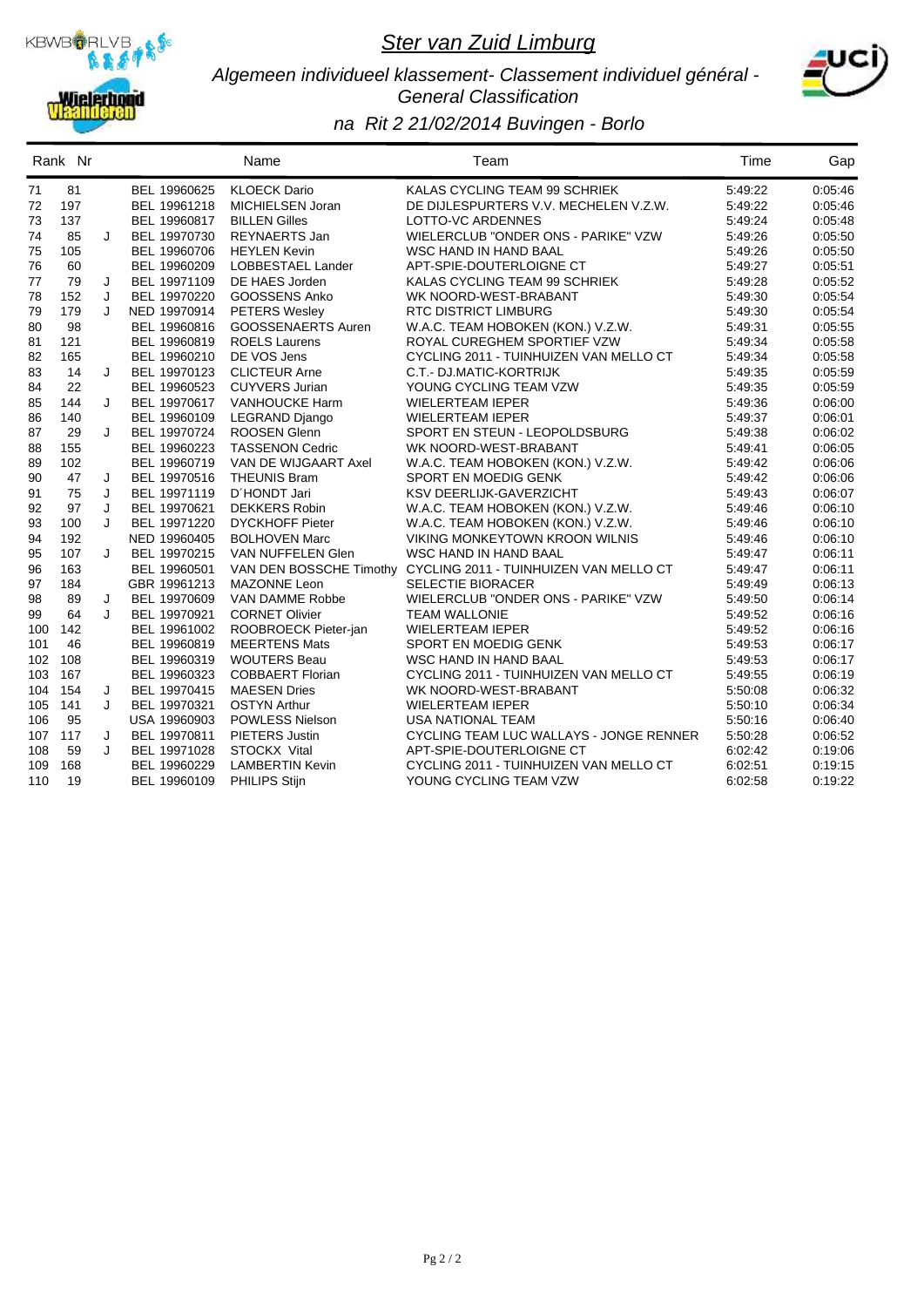

#### Algemeen ploegenklassement - Classement général par équipes - General Team Classification *na Rit 2 21/02/2014 Buvingen - Borlo*



| Rank           | Team                                      | Time     |
|----------------|-------------------------------------------|----------|
| $\mathbf{1}$   | VZW TIELTSE RENNERSCLUB - JIELKER GELDHOF | 17:11:48 |
| 2              | TEAM KEL-BERG ROSKILDE JUNIOR             | 17:12:05 |
| 3              | AVIA CRABBE CYCLING TEAM                  | 17:12:11 |
| 4              | KON, BALEN B.C. V.Z.W.                    | 17:12:31 |
| 5              | <b>TEAM WALLONIE</b>                      | 17:13:33 |
| 6              | VIKING MONKEYTOWN KROON WILNIS            | 17:15:55 |
| $\overline{7}$ | WILLEBRORD WIL VOORUIT                    | 17:16:28 |
| 8              | SPORT EN MOEDIG GENK                      | 17:17:42 |
| 9              | <b>USA NATIONAL TEAM</b>                  | 17:21:02 |
| 10             | ZANNATA - LOTTO CT MENEN VZW              | 17:21:17 |
| 11             | <b>SELECTIE BIORACER</b>                  | 17:22:09 |
| 12             | DAVO CYCLING TEAM - TONGEREN              | 17:22:22 |
| 13             | C.T.- DJ.MATIC-KORTRIJK                   | 17:22:32 |
| 14             | APT-SPIE-DOUTERLOIGNE CT                  | 17:25:49 |
| 15             | YOUNG CYCLING TEAM VZW                    | 17:27:02 |
| 16             | W.A.C. TEAM HOBOKEN (KON.) V.Z.W.         | 17:27:09 |
| 17             | <b>KSV DEERLIJK-GAVERZICHT</b>            | 17:27:36 |
| 18             | LOTTO-VC ARDENNES                         | 17:27:44 |
| 19             | WIELERCLUB "ONDER ONS - PARIKE" VZW       | 17:28:04 |
| 20             | CYCLING 2011 - TUINHUIZEN VAN MELLO CT    | 17:28:06 |
| 21             | WK NOORD-WEST-BRABANT                     | 17:28:45 |
| 22             | <b>WIELERTEAM IEPER</b>                   | 17:28:51 |
| 23             | <b>WSC HAND IN HAND BAAL</b>              | 17:28:58 |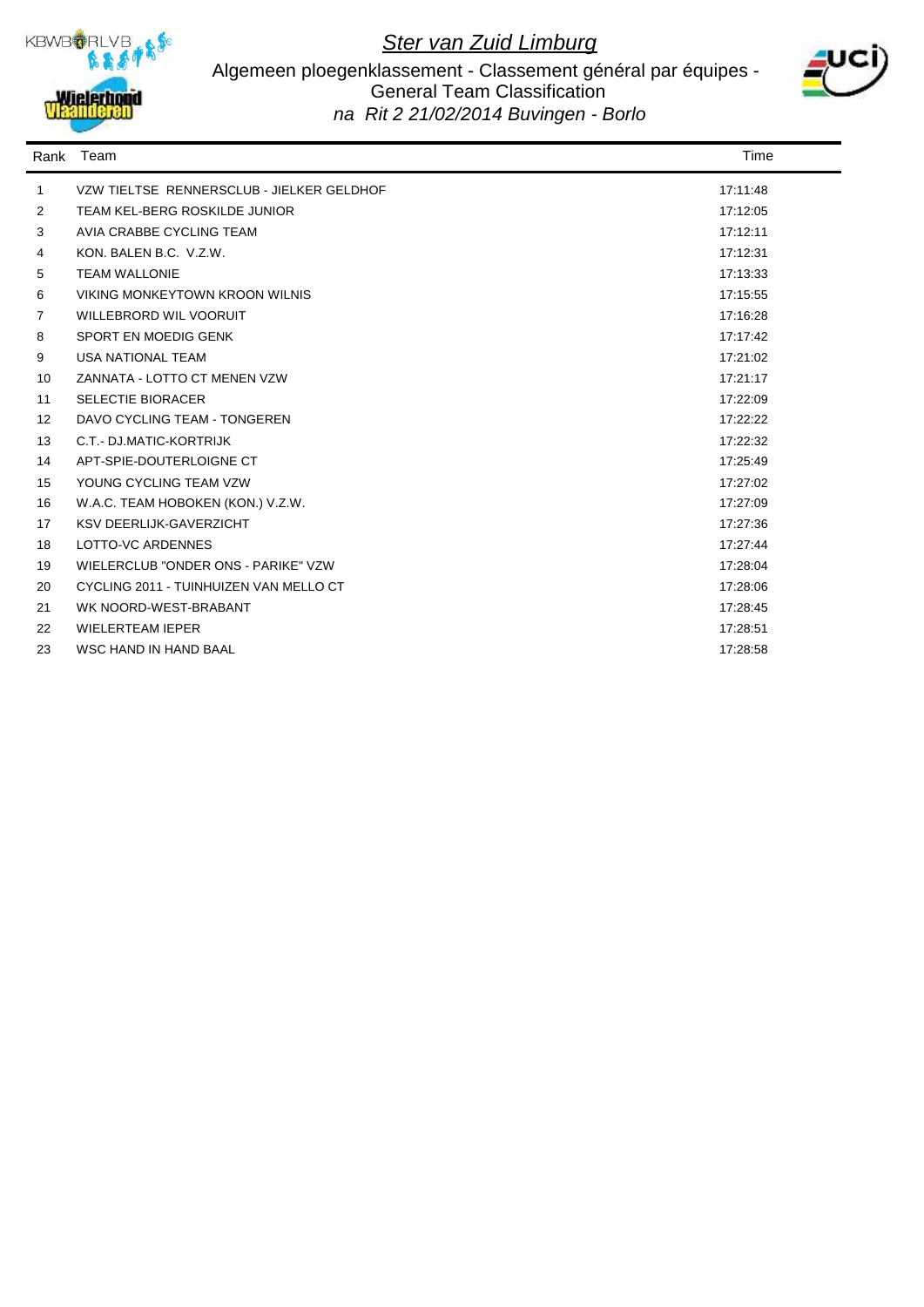

*Algemeen Jongerenklassement - Classement Géneral du Meilleur Jeune - General Youth Classification na Rit 2 21/02/2014 Buvingen - Borlo*



| Rank Nr        |     | Name                       | <b>UCI Code</b>                       | Team                                                               | Time    | Places |
|----------------|-----|----------------------------|---------------------------------------|--------------------------------------------------------------------|---------|--------|
| $\mathbf{1}$   |     | 43 BEL 19970111 GHYS Robbe |                                       | SPORT EN MOEDIG GENK                                               | 5:44:00 | 149    |
| 2              | 41  |                            | BEL 19971220 DEWULF Stan              | ZANNATA - LOTTO CT MENEN VZW                                       | 5:44:00 | 38     |
| 3              | 35  |                            |                                       | DEN 19970505 NORSGAARD JORGENSEN Mat TEAM KEL-BERG ROSKILDE JUNIOR | 5:44:05 | 81     |
| 4              | 50  |                            | BEL 19970630 JASPERS Ward             | KON. BALEN B.C. V.Z.W.                                             | 5:44:11 | 33     |
| 5              | 13  |                            | BEL 19971006 PRUVOOST Shayne          | C.T.- DJ.MATIC-KORTRIJK                                            | 5:44:20 | 48     |
| 6              |     |                            | 92 USA 19970712 HOOVER Gavin          | <b>USA NATIONAL TEAM</b>                                           | 5:44:21 | 78     |
| $\overline{7}$ | 52  |                            | BEL 19970127 BEULLENS Cedric          | KON. BALEN B.C. V.Z.W.                                             | 5:44:21 | 70     |
| 8              | 189 |                            | NED 19970323 DETANT Yannick           | <b>VIKING MONKEYTOWN KROON WILNIS</b>                              | 5:44:23 | 59     |
| 9              | 66  |                            | BEL 19970720 MORTIER Julien           | <b>TEAM WALLONIE</b>                                               | 5:44:28 | 72     |
| 10             | 45  |                            | BEL 19971031 VRIENS Nathan            | SPORT EN MOEDIG GENK                                               | 5:44:32 | 98     |
| 11             | 53  |                            | BEL 19971112 VAN DER AUWERA Gilles    | KON. BALEN B.C. V.Z.W.                                             | 5:44:32 | 94     |
| 12             | 12  | BEL 19970504 SNYERS Jari   |                                       | AVIA CRABBE CYCLING TEAM                                           | 5:44:45 | 255    |
| 13             | 9   |                            | BEL 19970123 DANIELS Simon            | AVIA CRABBE CYCLING TEAM                                           | 5:44:53 | 138    |
| 14             | 72  |                            | BEL 19970125 VASTMANS Dries           | DAVO CYCLING TEAM - TONGEREN                                       | 5:47:35 | 130    |
| 15             | 58  |                            | BEL 19970402 LAMBRECHT Bjorg          | APT-SPIE-DOUTERLOIGNE CT                                           | 5:47:50 | 143    |
| 16             | 91  |                            | USA 19970420 BROWN Jonathan           | <b>USA NATIONAL TEAM</b>                                           | 5:48:27 | 168    |
| 17             | 5   |                            | BEL 19970502 VERWILST Aaron           | VZW TIELTSE RENNERSCLUB - JIELKER G                                | 5:48:49 | 179    |
| 18             | 21  |                            | BEL 19970126 SCHEEPERS Jeroen         | YOUNG CYCLING TEAM VZW                                             | 5:48:53 | 217    |
| 19             | 44  |                            | BEL 19970309 LOENDERS Glenn           | SPORT EN MOEDIG GENK                                               | 5:49:00 | 209    |
| 20             | 20  | BEL 19970419 POETS Jorre   |                                       | YOUNG CYCLING TEAM VZW                                             | 5:49:07 | 161    |
| 21             | 74  |                            | BEL 19970825 DELESIE Berre            | KSV DEERLIJK-GAVERZICHT                                            | 5:49:07 | 189    |
| 22             | 39  |                            | BEL 19970322 DELERUE Pieterjan        | ZANNATA - LOTTO CT MENEN VZW                                       | 5:49:09 | 276    |
| 23             | 36  |                            | DEN 19970105 NYKVIST LARSEN Christian | TEAM KEL-BERG ROSKILDE JUNIOR                                      | 5:49:13 | 264    |
| 24             | 76  |                            | BEL 19970516 VERFAILLIE Arne          | KSV DEERLIJK-GAVERZICHT                                            | 5:49:17 | 156    |
| 25             | 175 |                            | NED 19970612 SCHMEITZ Redon           | <b>RTC DISTRICT LIMBURG</b>                                        | 5:49:19 | 233    |
| 26             | 132 | BEL 19970514 DEBY Quentin  |                                       | <b>VERANDAS WILLEMS - CC CHEVIGNY</b>                              | 5:49:19 | 264    |
| 27             |     |                            | 190 NED 19970628 NIEUWPOORT Jelle     | VIKING MONKEYTOWN KROON WILNIS                                     | 5:49:20 | 220    |
| 28             | 149 |                            | BEL 19970603 NOYENS Daan              | DE KASTELSE DURVERS V.Z.W.                                         | 5:49:20 | 299    |
| 29             | 136 |                            | BEL 19971016 TASSET Marvin            | LOTTO-VC ARDENNES                                                  | 5:49:21 | 281    |
| 30             | 85  |                            | BEL 19970730 REYNAERTS Jan            | WIELERCLUB "ONDER ONS - PARIKE" VZW                                | 5:49:26 | 171    |
| 31             | 79  |                            | BEL 19971109 DE HAES Jorden           | KALAS CYCLING TEAM 99 SCHRIEK                                      | 5:49:28 | 248    |
| 32             | 152 |                            | BEL 19970220 GOOSSENS Anko            | WK NOORD-WEST-BRABANT                                              | 5:49:30 | 288    |
| 33             |     |                            | 179 NED 19970914 PETERS Wesley        | RTC DISTRICT LIMBURG                                               | 5:49:30 | 335    |
| 34             | 14  |                            | BEL 19970123 CLICTEUR Arne            | C.T.- DJ.MATIC-KORTRIJK                                            | 5:49:35 | 184    |
| 35             | 144 |                            | BEL 19970617 VANHOUCKE Harm           | <b>WIELERTEAM IEPER</b>                                            | 5:49:36 | 328    |
| 36             | 29  |                            | BEL 19970724 ROOSEN Glenn             | SPORT EN STEUN - LEOPOLDSBURG                                      | 5:49:38 | 338    |
| 37             | 47  |                            | BEL 19970516 THEUNIS Bram             | SPORT EN MOEDIG GENK                                               | 5:49:42 | 352    |
| 38             | 75  |                            | BEL 19971119 D'HONDT Jari             | KSV DEERLIJK-GAVERZICHT                                            | 5:49:43 | 214    |
| 39             | 97  |                            | BEL 19970621 DEKKERS Robin            | W.A.C. TEAM HOBOKEN (KON.) V.Z.W.                                  | 5:49:46 | 334    |
| 40             | 100 |                            | BEL 19971220 DYCKHOFF Pieter          | W.A.C. TEAM HOBOKEN (KON.) V.Z.W.                                  | 5:49:46 | 370    |
| 41             | 107 |                            | BEL 19970215 VAN NUFFELEN Glen        | WSC HAND IN HAND BAAL                                              | 5:49:47 | 344    |
| 42             | 89  |                            | BEL 19970609 VAN DAMME Robbe          | WIELERCLUB "ONDER ONS - PARIKE" VZW                                | 5:49:50 | 261    |
| 43             | 64  |                            | BEL 19970921 CORNET Olivier           | <b>TEAM WALLONIE</b>                                               | 5:49:52 | 285    |
| 44             | 154 |                            | BEL 19970415 MAESEN Dries             | WK NOORD-WEST-BRABANT                                              | 5:50:08 | 395    |
| 45             | 141 |                            | BEL 19970321 OSTYN Arthur             | <b>WIELERTEAM IEPER</b>                                            | 5:50:10 | 364    |
| 46             | 117 |                            | BEL 19970811 PIETERS Justin           | CYCLING TEAM LUC WALLAYS - JONGE RE                                | 5:50:28 | 341    |
| 47             | 59  |                            | BEL 19971028 STOCKX Vital             | APT-SPIE-DOUTERLOIGNE CT                                           | 6:02:42 | 312    |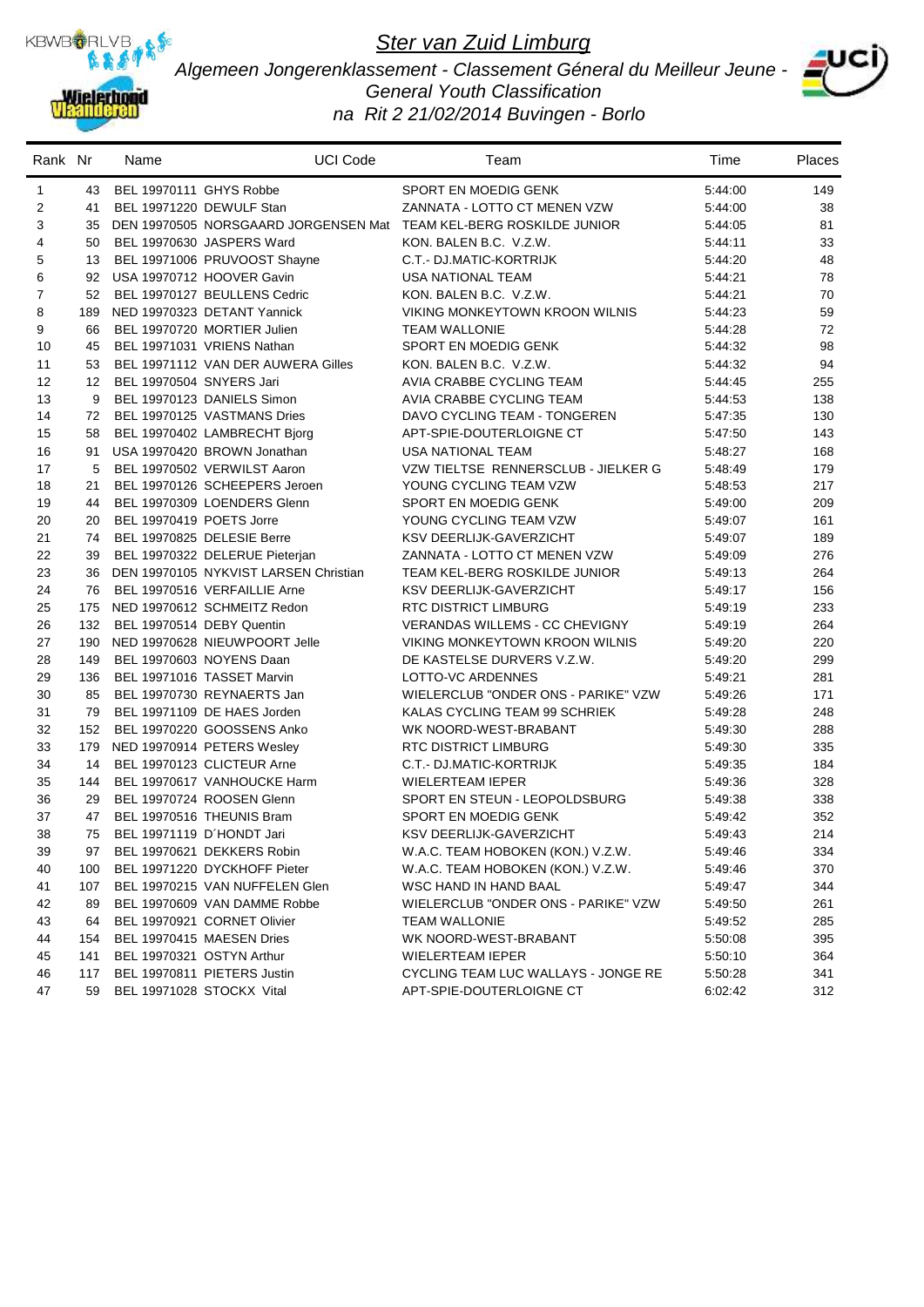



## *Algemeen puntenklassement - Classement général aux points*

|    |     | Rang Rugnr Naam-Nom         | Ploeg-Equip                               | <b>Punten-Points</b> |
|----|-----|-----------------------------|-------------------------------------------|----------------------|
| 1  |     | 7 DE POORTER Maxime         | AVIA CRABBE CYCLING TEAM                  | 24                   |
| 2  |     | 158 KREDER Stefan           | <b>WILLEBRORD WIL VOORUIT</b>             | 22                   |
| 3  |     | <b>MOLLY Kenny</b>          | VZW TIELTSE RENNERSCLUB - JIELKER GELDHOF | 21                   |
| 4  | 41  | <b>DEWULF Stan</b>          | ZANNATA - LOTTO CT MENEN VZW              | 19                   |
| 5  |     | 43 GHYS Robbe               | SPORT EN MOEDIG GENK                      | 18                   |
| 6  |     | 127 PALM Martin             | <b>VERANDAS WILLEMS - CC CHEVIGNY</b>     | 18                   |
| 7  | 49  | <b>LEYSEN Senne</b>         | KON, BALEN B.C. V.Z.W.                    | 15                   |
| 8  |     | 32 GREGAARD Jonas           | TEAM KEL-BERG ROSKILDE JUNIOR             | 14                   |
| 9  |     | 61 SIX Franklin             | <b>TEAM WALLONIE</b>                      | 13                   |
| 10 |     | 10 CRAS Steff               | AVIA CRABBE CYCLING TEAM                  | 12                   |
| 11 |     | 185 SHOW James              | <b>SELECTIE BIORACER</b>                  | 11                   |
| 12 |     | <b>DECRAENE</b> Igor        | VZW TIELTSE RENNERSCLUB - JIELKER GELDHOF | 10                   |
| 13 |     | 50 JASPERS Ward             | KON, BALEN B.C. V.Z.W.                    | 10                   |
| 14 |     | 45 VRIENS Nathan            | SPORT EN MOEDIG GENK                      | 10                   |
| 15 |     | 13 PRUVOOST Shayne          | C.T.- DJ.MATIC-KORTRIJK                   | 9                    |
| 16 | 189 | DETANT Yannick              | VIKING MONKEYTOWN KROON WILNIS            | 8                    |
| 17 |     | 37 BOUSSAER Bryan           | ZANNATA - LOTTO CT MENEN VZW              | 8                    |
| 18 |     | 11 FEYS Laszlo              | AVIA CRABBE CYCLING TEAM                  | $\overline{7}$       |
| 19 |     | 67 MENTEN Milan             | DAVO CYCLING TEAM - TONGEREN              | $\overline{7}$       |
| 20 | 35  | NORSGAARD JORGENSEN Mathias | TEAM KEL-BERG ROSKILDE JUNIOR             | 6                    |
| 21 |     | 53 VAN DER AUWERA Gilles    | KON. BALEN B.C. V.Z.W.                    | 5                    |
| 22 | 9   | <b>DANIELS Simon</b>        | AVIA CRABBE CYCLING TEAM                  | 4                    |
| 23 |     | 31 PEDERSEN Casper          | TEAM KEL-BERG ROSKILDE JUNIOR             | 4                    |
| 24 |     | 63 VANDREPOTTE Anthony      | <b>TEAM WALLONIE</b>                      | 4                    |
| 25 |     | 52 BEULLENS Cedric          | KON, BALEN B.C. V.Z.W.                    | 3                    |
| 26 | 66  | <b>MORTIER Julien</b>       | <b>TEAM WALLONIE</b>                      | 3                    |
| 27 | 109 | <b>VERHAEGEN Tom</b>        | LOTTO OLYMPIA TIENEN                      | 2                    |
| 28 |     | 187 VAN DE BERG Julius      | VIKING MONKEYTOWN KROON WILNIS            | $\mathbf{1}$         |
| 29 |     | 163 VAN DEN BOSSCHE Timothy | CYCLING 2011 - TUINHUIZEN VAN MELLO CT    | 1                    |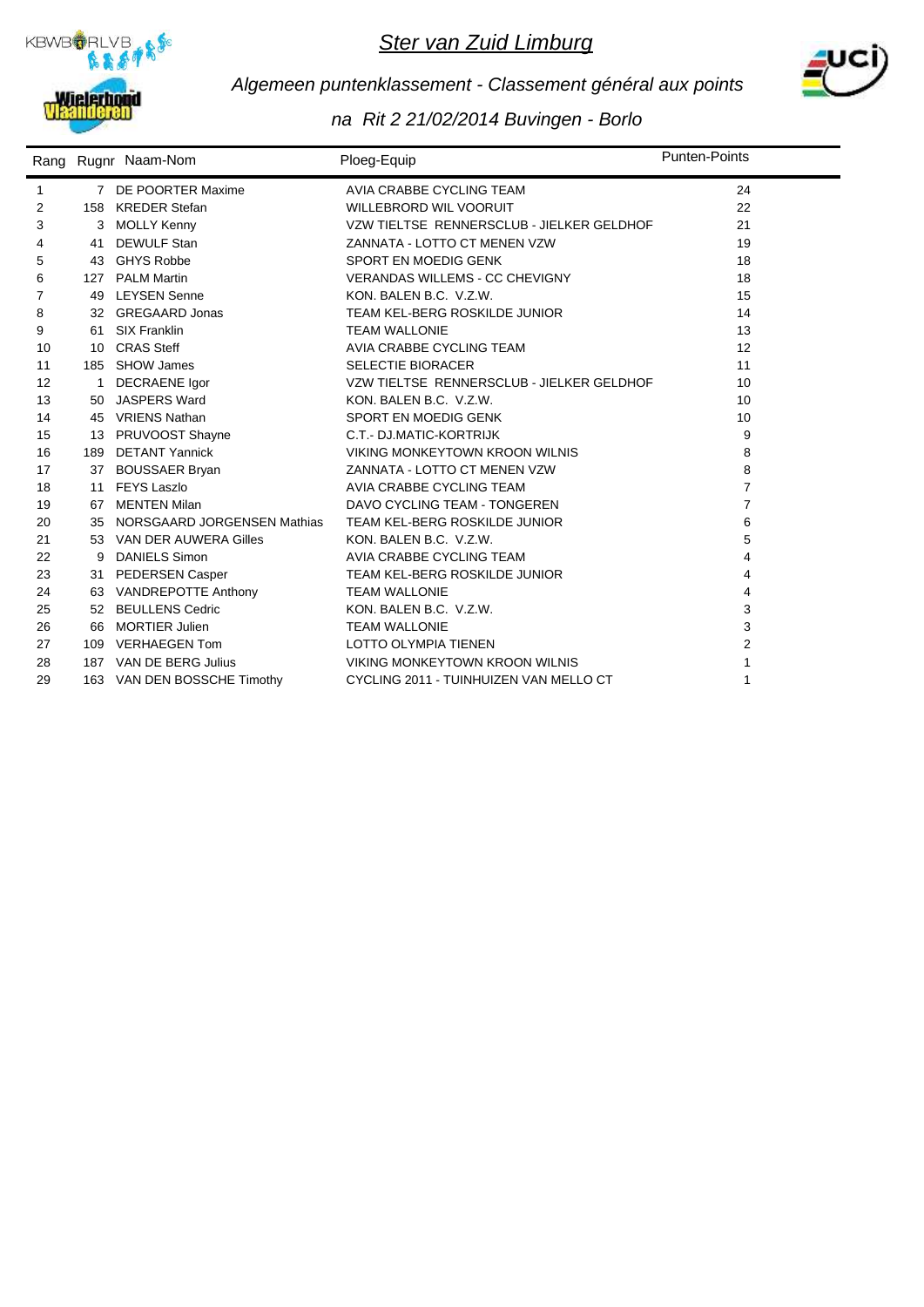

*Algemeen klassement rushes - Classement général des rushes - General Rushes Classification*



| Rank Nr |      | Name                        | Team                           | Points |
|---------|------|-----------------------------|--------------------------------|--------|
|         | 21   | <b>SCHEEPERS Jeroen</b>     | YOUNG CYCLING TEAM VZW         | 8      |
| 2       | 187  | VAN DE BERG Julius          | VIKING MONKEYTOWN KROON WILNIS | 6      |
| 3       | 12   | SNYERS Jari                 | AVIA CRABBE CYCLING TEAM       | 5      |
| 4       | 50   | JASPERS Ward                | KON, BALEN B.C. V.Z.W.         | 5      |
| 5       | 123  | <b>MOONS Steven</b>         | ROYAL CUREGHEM SPORTIEF VZW    | 5      |
| 6       |      | 7 DE POORTER Maxime         | AVIA CRABBE CYCLING TEAM       | 5      |
|         | 41   | DEWULF Stan                 | ZANNATA - LOTTO CT MENEN VZW   |        |
| 8       | 127  | <b>PALM Martin</b>          | VERANDAS WILLEMS - CC CHEVIGNY |        |
| 9       |      | 32 GREGAARD Jonas           | TEAM KEL-BERG ROSKILDE JUNIOR  |        |
| 10      | 9    | <b>DANIELS Simon</b>        | AVIA CRABBE CYCLING TEAM       | 3      |
| 11      | 72   | VASTMANS Dries              | DAVO CYCLING TEAM - TONGEREN   |        |
| 12      | 138. | <b>KROONEN Bastien</b>      | LOTTO-VC ARDENNES              |        |
| 13      | 35   | NORSGAARD JORGENSEN Mathias | TEAM KEL-BERG ROSKILDE JUNIOR  |        |
| 14      |      | 13 PRUVOOST Shayne          | C.T.- DJ.MATIC-KORTRIJK        |        |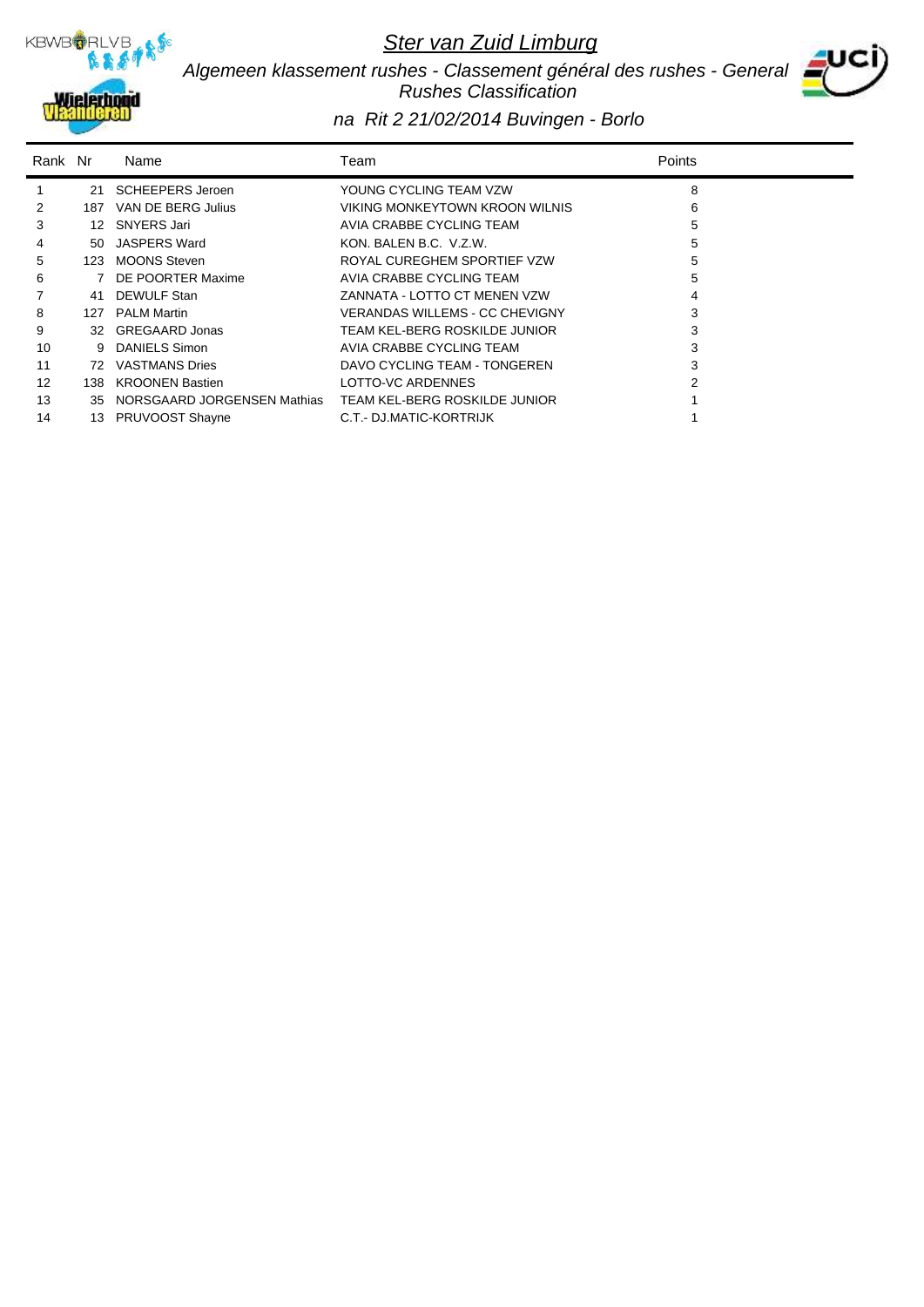

 *Bergklassement - Classement général du Meilleur Grimpeur - General Mountain Classification*



| Rank Nr |     | Name               | Team                          | Points |
|---------|-----|--------------------|-------------------------------|--------|
|         |     | 32 GREGAARD Jonas  | TEAM KEL-BERG ROSKILDE JUNIOR | 16     |
| 2       |     | 52 BEULLENS Cedric | KON, BALEN B.C. V.Z.W.        |        |
| 3       |     | 161 ERIKSSON Luca  | WILLEBRORD WIL VOORUIT        | 6      |
| 4       |     | DE POORTER Maxime  | AVIA CRABBE CYCLING TEAM      | 6      |
| 5       |     | 11 FEYS Laszlo     | AVIA CRABBE CYCLING TEAM      | 5      |
| 6       | 12. | SNYERS Jari        | AVIA CRABBE CYCLING TEAM      | 4      |
|         | 157 | MAAS Jan           | WILLEBRORD WIL VOORUIT        | 3      |
| 8       | 21. | SCHEEPERS Jeroen   | YOUNG CYCLING TEAM VZW        | 3      |
| 9       | 25  | <b>TOELEN Alex</b> | SPORT EN STEUN - LEOPOLDSBURG |        |
| 10      | 50  | JASPERS Ward       | KON, BALEN B.C. V.Z.W.        |        |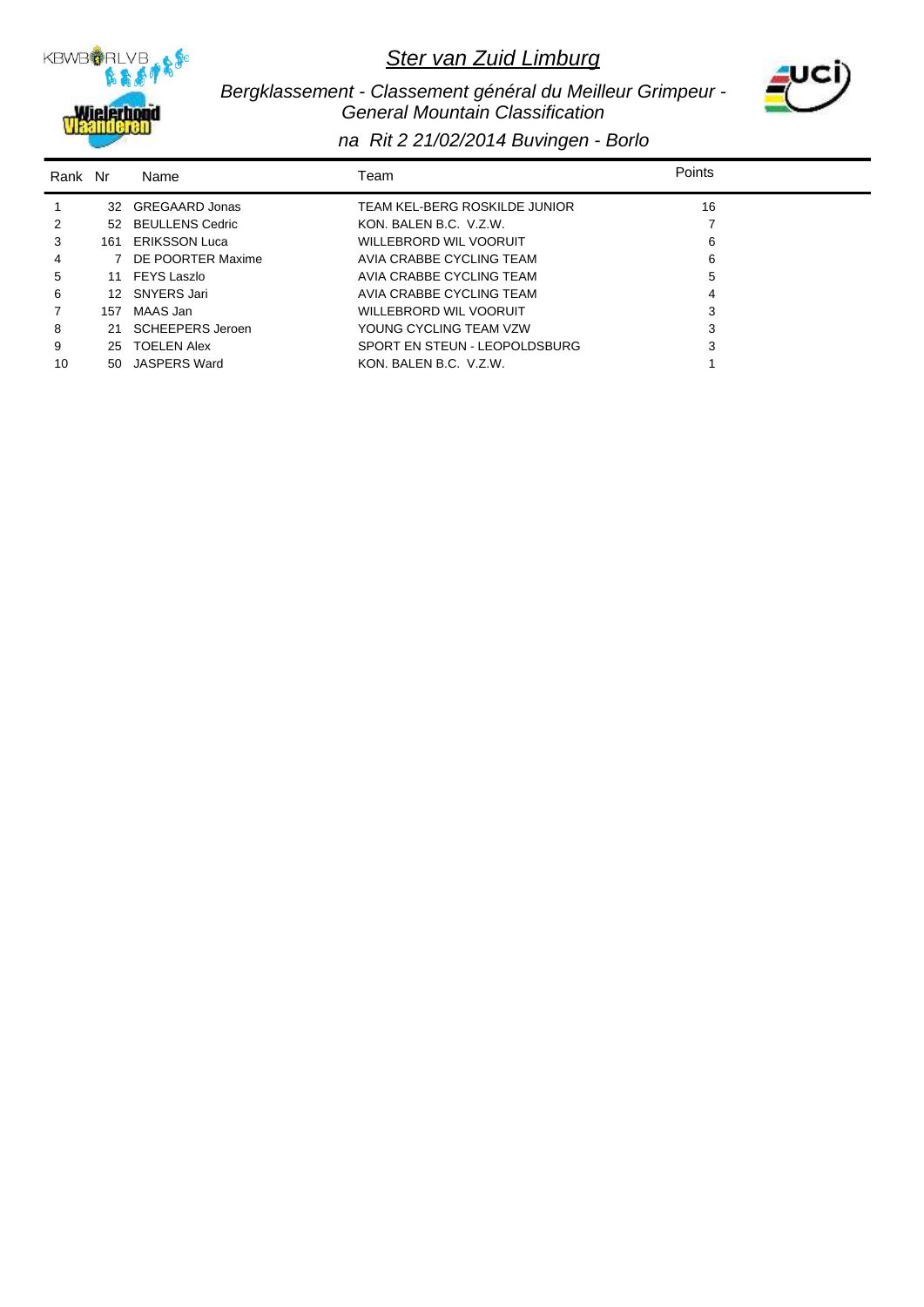



# *ALGEMEEN KLASSEMENT "Beste Limburger"*

|    |    | Rang Rugnr Naam       | Ploeg - Equip                                    | Tijd    | <b>Plaatsen</b> |
|----|----|-----------------------|--------------------------------------------------|---------|-----------------|
|    | 43 | <b>GHYS Robbe</b>     | BEL 19970111 SPORT EN MOEDIG GENK                | 5:44:00 | 149             |
| 2  | 45 | <b>VRIENS Nathan</b>  | BEL 19971031 SPORT EN MOEDIG GENK                | 5:44:32 | 98              |
| 3  | 12 | SNYERS Jari           | BEL 19970504 AVIA CRABBE CYCLING TEAM            | 5:44:45 | 255             |
| 4  | 9  | <b>DANIELS Simon</b>  | BEL 19970123 AVIA CRABBE CYCLING TEAM            | 5:44:53 | 138             |
| 5  | 67 | <b>MENTEN Milan</b>   | BEL 19961031 DAVO CYCLING TEAM - TONGEREN        | 5:47:25 | 74              |
| 6  | 72 | <b>VASTMANS Dries</b> | BEL 19970125 DAVO CYCLING TEAM - TONGEREN        | 5:47:35 | 130             |
|    |    | SCHEEPERS Jeroen      | BEL 19970126 YOUNG CYCLING TEAM VZW              | 5:48:53 | 217             |
| 8  | 44 | <b>LOENDERS Glenn</b> | BEL 19970309 SPORT EN MOEDIG GENK                | 5.49.00 | 209             |
| 9  | 20 | POETS Jorre           | BEL 19970419 YOUNG CYCLING TEAM VZW              | 5.49.07 | 161             |
| 10 | 85 | REYNAERTS Jan         | BEL 19970730 WIELERCLUB "ONDER ONS - PARIKE" VZW | 5:49:26 | 171             |
| 11 | 29 | ROOSEN Glenn          | BEL 19970724 SPORT EN STEUN - LEOPOLDSBURG       | 5:49:38 | 338             |
| 12 | 47 | <b>THEUNIS Bram</b>   | BEL 19970516 SPORT EN MOEDIG GENK                | 5:49:42 | 352             |
| 13 | 46 | <b>MEERTENS Mats</b>  | BEL 19960819 SPORT EN MOEDIG GENK                | 5:49:53 | 384             |